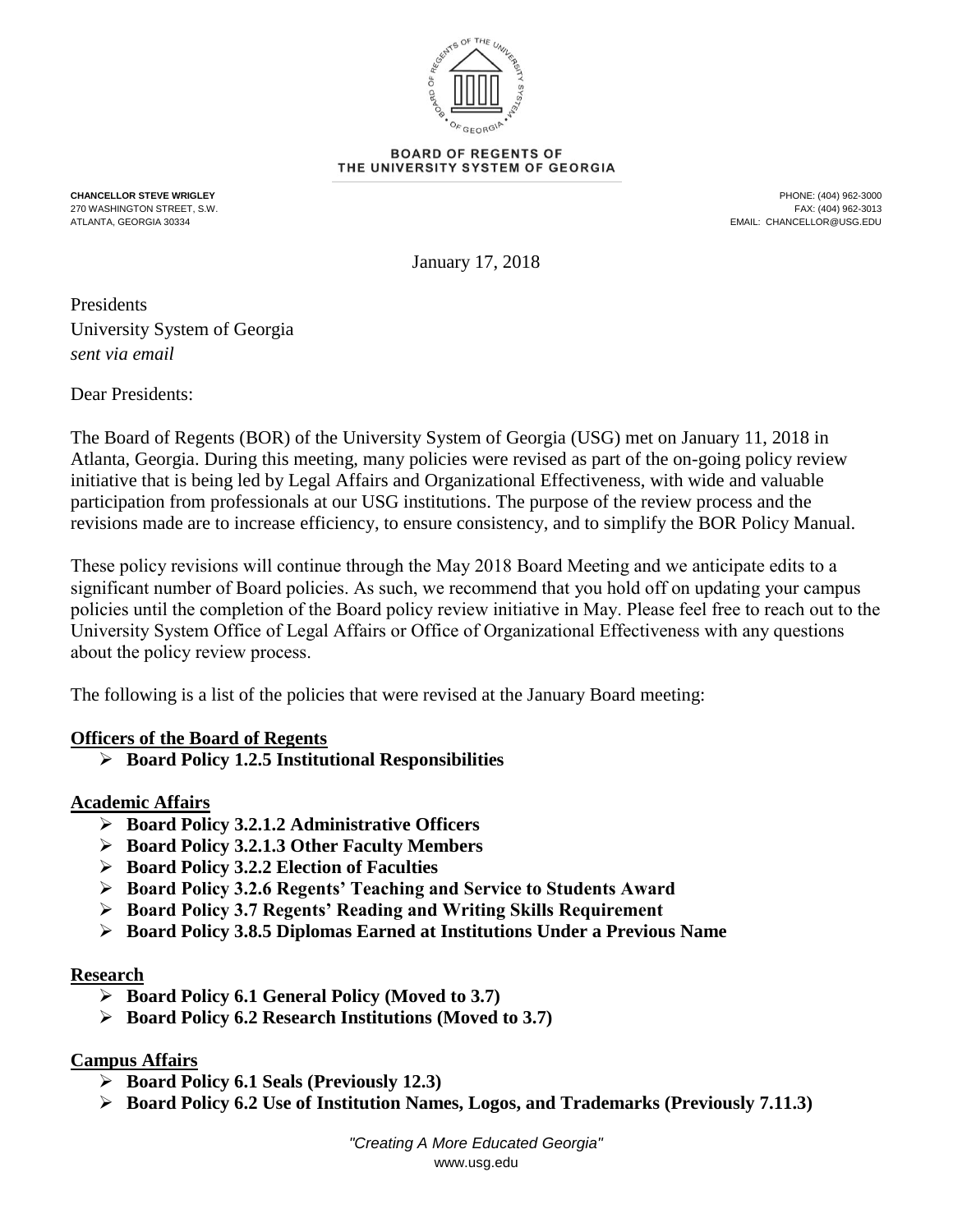Chancellor's Policy Letter January 17, 2018 Page 2 of 3

- **Board Policy 6.4 Political Interference (Previously 12.1)**
- **Board Policy 6.5 Freedom of Expression (Previously 12.10)**
- **Board Policy 6.6 Non-Discrimination and Anti-Harassment (Previously 4.1.2)**
- **Board Policy 6.7 Sexual Misconduct Policy (Previously 4.1.7)**
- **Board Policy 6.8 Disruptive Behavior (Previously 4.63 and 12.2)**
- **Board Policy 6.9 Programs Serving Minors (Previously 12.9)**
- **Board Policy 6.10 Tobacco and Smoke-Free Campuses (Previously 9.1.7)**

### **Finance & Business**

**Board Policy 7.3.1.1 Tuition Definitions**

### **Facilities**

- **Board Policy 9.1 General Policy on Real Estate and Facilities**
- **Board Policy 9.1.1 Definitions**
- **Board Policy 9.1.2 Portfolio Management and Utilization**
- **Board Policy 9.1.3 Compliance and Risk Management**
- **Board Policy 9.1.4 Board of Regents Procedures and Guidelines**

The attached exhibit shows the new and revised policy language, provides the effective date for each policy and includes helpful information regarding these revisions. Please share widely with the appropriate offices on your campus.

Sincerely,

Surgey

Dr. Steve Wrigley Chancellor

Enclosure

cc: Tricia Chastain, Executive Vice Chancellor for Administration Dr. Tristan Denley, Executive Vice Chancellor for Academic Affairs Shelley Nickel, Executive Vice Chancellor for Strategy and Fiscal Affairs Tracey Cook, Vice Chancellor for Fiscal Affairs Marion Fedrick, Vice Chancellor for Human Resources John Fuchko, III, Vice Chancellor for Organizational Effectiveness Jim James, Vice Chancellor for Real Estate and Facilities Dr. Joyce Jones, Vice Chancellor for Student Affairs Dr. Bobby Laurine, Vice Chancellor and Chief Information Officer Charlie Sutlive, Vice Chancellor for Communications and Governmental Affairs

> *"Creating A More Educated Georgia"* www.usg.edu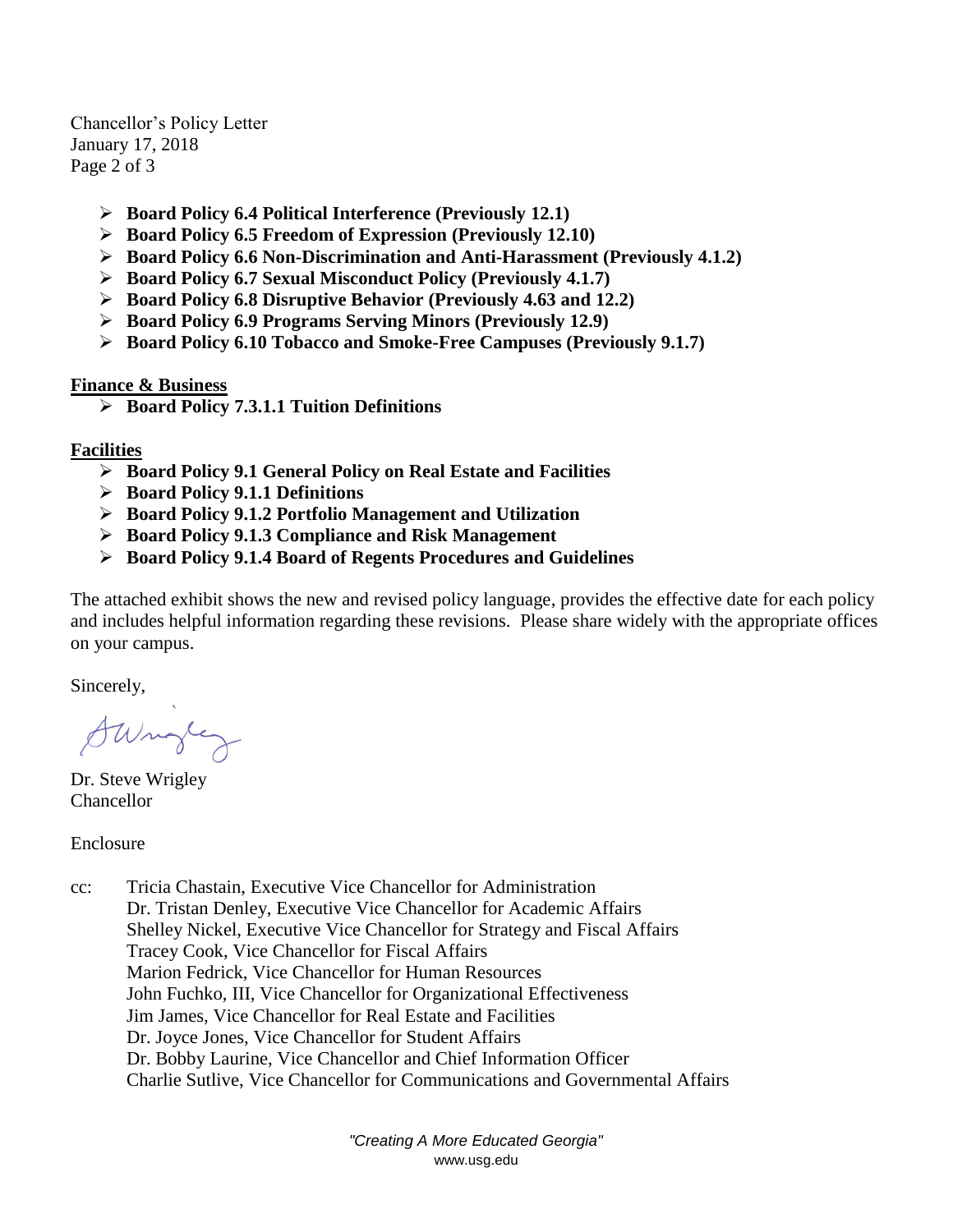Chancellor's Policy Letter January 17, 2018 Page 2 of 3

> Edward Tate, Vice Chancellor for Legal Affairs and Secretary to the Board Terry Thompson, Vice Chancellor for Internal Audits Kimberly Ballard-Washington, Assistant Vice Chancellor for Legal Affairs Dr. Martha Venn, Deputy Vice Chancellor for Academic Affairs Karin Elliott, Interim Vice Chancellor for Human Resources Brooke Bowen, Legal Counsel Wesley Horne, Director of Ethics and Compliance Institutional Vice Presidents of Academic Affairs Institutional Vice President of Student Affairs Institutional Chief Business Officers Institutional Legal Officers Institutional Audit Directors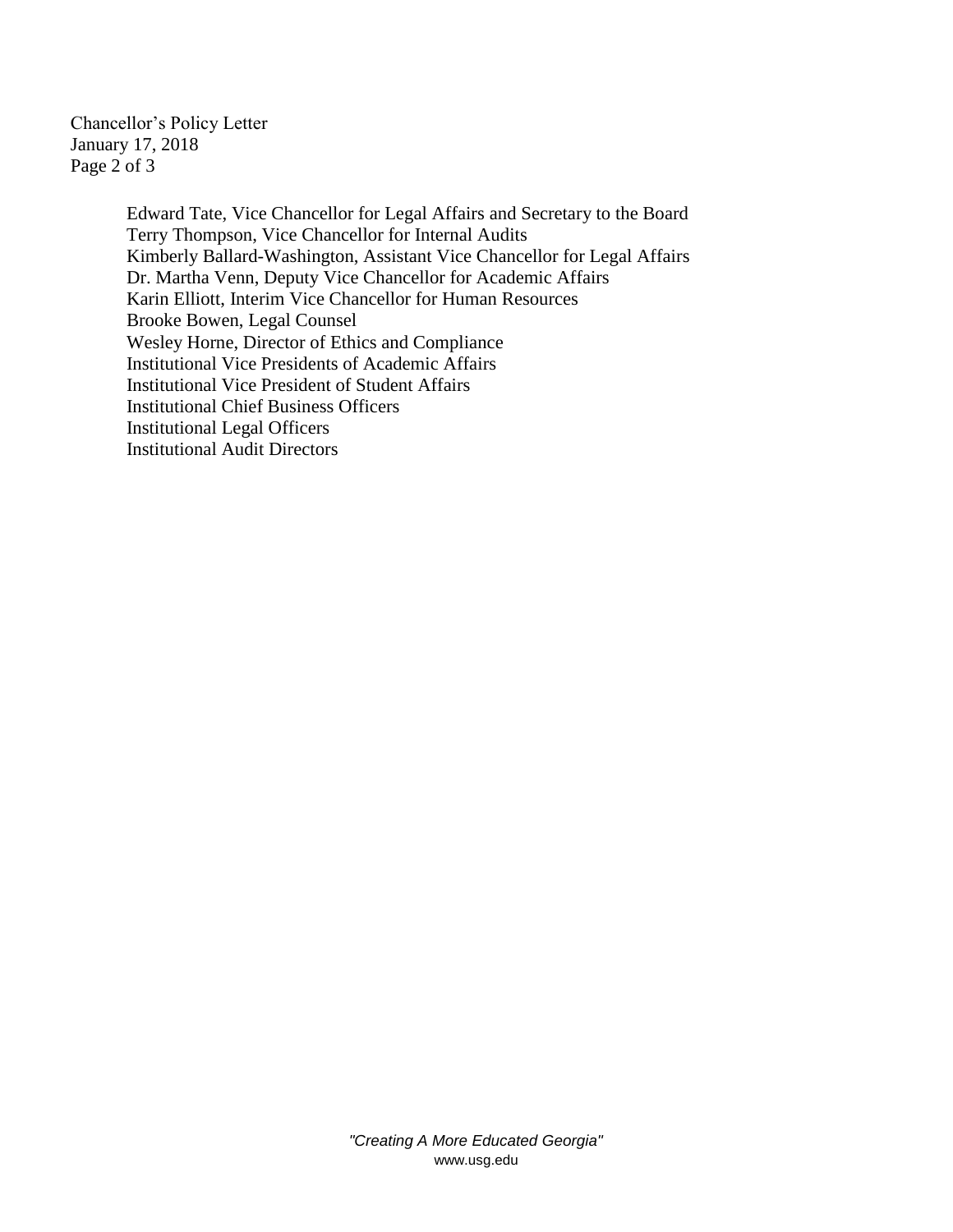# **Exhibit BOARD OF REGENTS POLICY MANUAL Revised Policies Meeting of January 11, 2018**

### **1. Revision to Board Policy 1.2.5**

#### **A. Background:**

In line with the goals of the Board of Regents' Policy Manual Review, the main purpose of the revision to Section 1.2.5 is to simplify and remove redundant Policy language and to increase the efficiency of the Policy Manual. Section 1.2.5 was removed in its entirety as the language was redundant of language in other sections of the BOR Policy Manual to include Section 2 Institutional Governance.

### **B. Effective Date:**

The effective date of this revision is January 11, 2018.

### **C. Revisions to Board Policy Section 1.2.5 Shown with Markup:**

### **1.2.5 Institutional Responsibilities**

Each institution is authorized to develop procedures for approval of the following matters without the necessity of formal Board action (BoR Minutes, February 2007; April 2007):

- 1. Adjunct (courtesy) appointments;
- 2. Graduate teaching assistant appointments;
- 3. Appointment of part-time faculty members, other than those faculty members who have previously retired from the USG;
- 4. Reappointments of temporary faculty, part-time faculty, and aliens; and,
- 5. Changes of designation for approved degree programs and approved administrative units.

The institution president, without the necessity of approval by the Chancellor or the Board, shall make decisions regarding appointments, promotions, salaries, transfers, suspensions, and dismissals for members of instructional, research and extension staffs, and all other employees of his/her institution (BoR Minutes, February 2007; April 2007).

Any council, faculty, or committee shall have the right of appeal from a veto of the Chancellor to the Board and to be represented before the Board by any member or members chosen from said council, faculty, or committee.

(Last Modified on January 21, 2011)

### **2. Revision to Board Policy 3.2.1.2 Administrative Officers**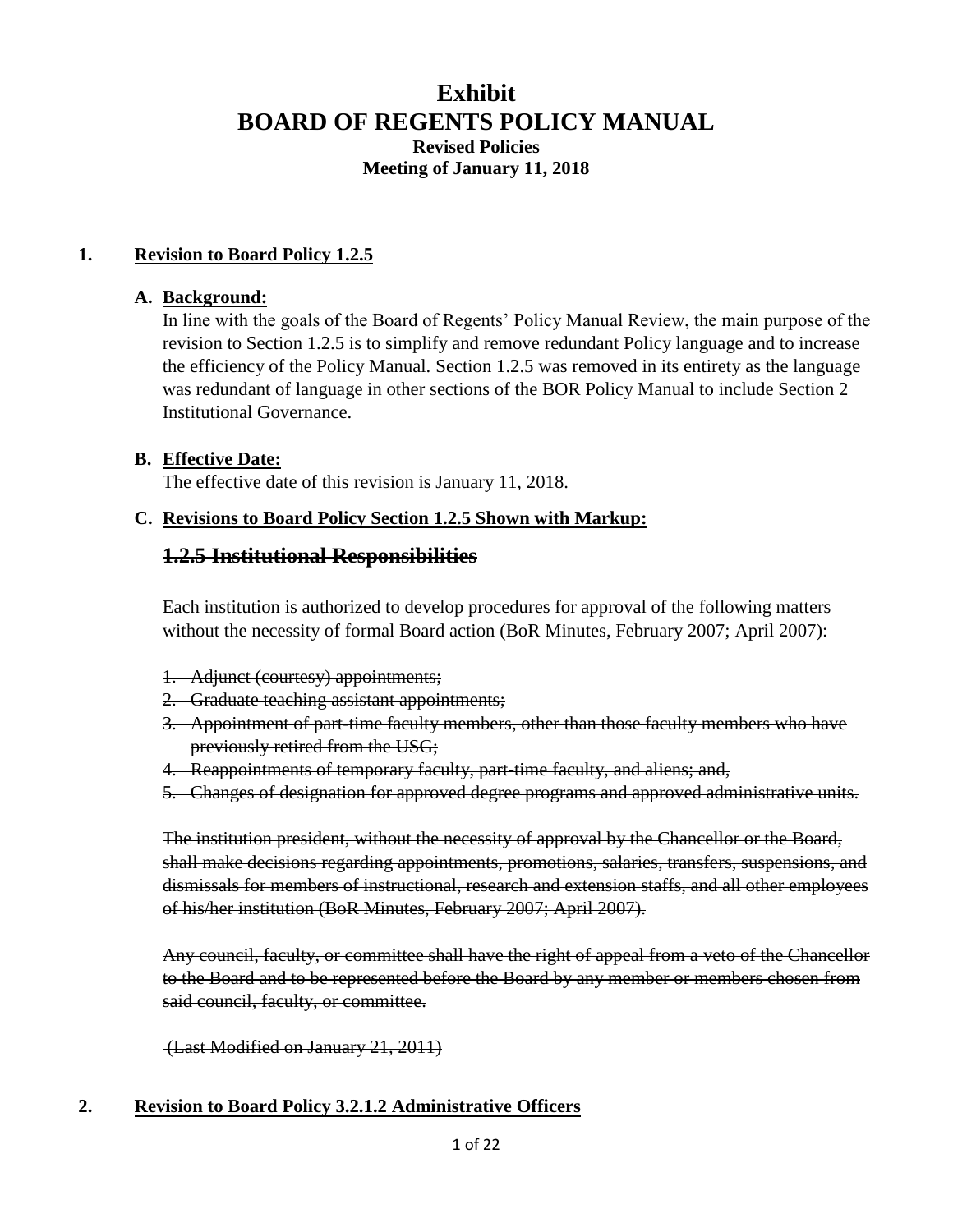## **A. Background:**

Revisions to this policy are part of the Board of Regents' Policy Manual Review and do not include substantive changes to practice at institutions. The phrase removed that references approval by the Board of administrative officers appointed by the president did not reflect current practice and was not consistent with the responsibilities of the Board and president as outlined elsewhere in The Policy Manual.

## **B. Effective Date:**

The effective date of this revision is January 11, 2018.

## **C. Revisions to Board Policy Section 3.2.1.2 Shown with Markup:**

# **3.2.1.2 Administrative Officers**

Faculty status of full-time administrative officers will necessarily vary with the size and complexity of the institution. *Administrative officers shall be appointed by the* P*resident* of the institution *and shall hold office at the pleasure of the* P*resident.*

A faculty member who has academic rank and rights of tenure in the Corps of Instruction and who accepts an appointment to an administrative office, (other than  $\frac{p}{p}$  resident,) shall retain *the responsibilities and privileges of faculty membership*, his/ or her academic rank, and rights of tenure as an ex officio member of the Corps of Instruction, but shall have no rights of tenure in the administrative office to which he  $\sigma$  she has been appointed.

The additional salary, if any, for the administrative position shall be stated in the employment contract and shall not be paid to the faculty member when he $\alpha$  or she ceases to hold the administrative position. An administrative officer having faculty status shall have all the responsibilities and privileges of faculty membership. Administrative officers shall be appointed by the president with the approval of the Board of Regents and shall hold office at the pleasure of the president.

## **3. Revision to Board Policy 3.2.1.3 Other Faculty Members**

## **A. Background:**

Revisions to this policy are part of the Board of Regents' Policy Manual Review and do not include substantive changes to practice at institutions. Policy section headings were updated to reflect the current institutional sectors. Also, the sentence removed that referenced the submission of administrative officers to the Board did not reflect current practice.

## **B. Effective Date:**

The effective date of this revision is January 11, 2018.

## **C. Revisions to Board Policy Section 3.2.1.3 Shown with Markup:**

# **3.2.1.3 Other Faculty Members**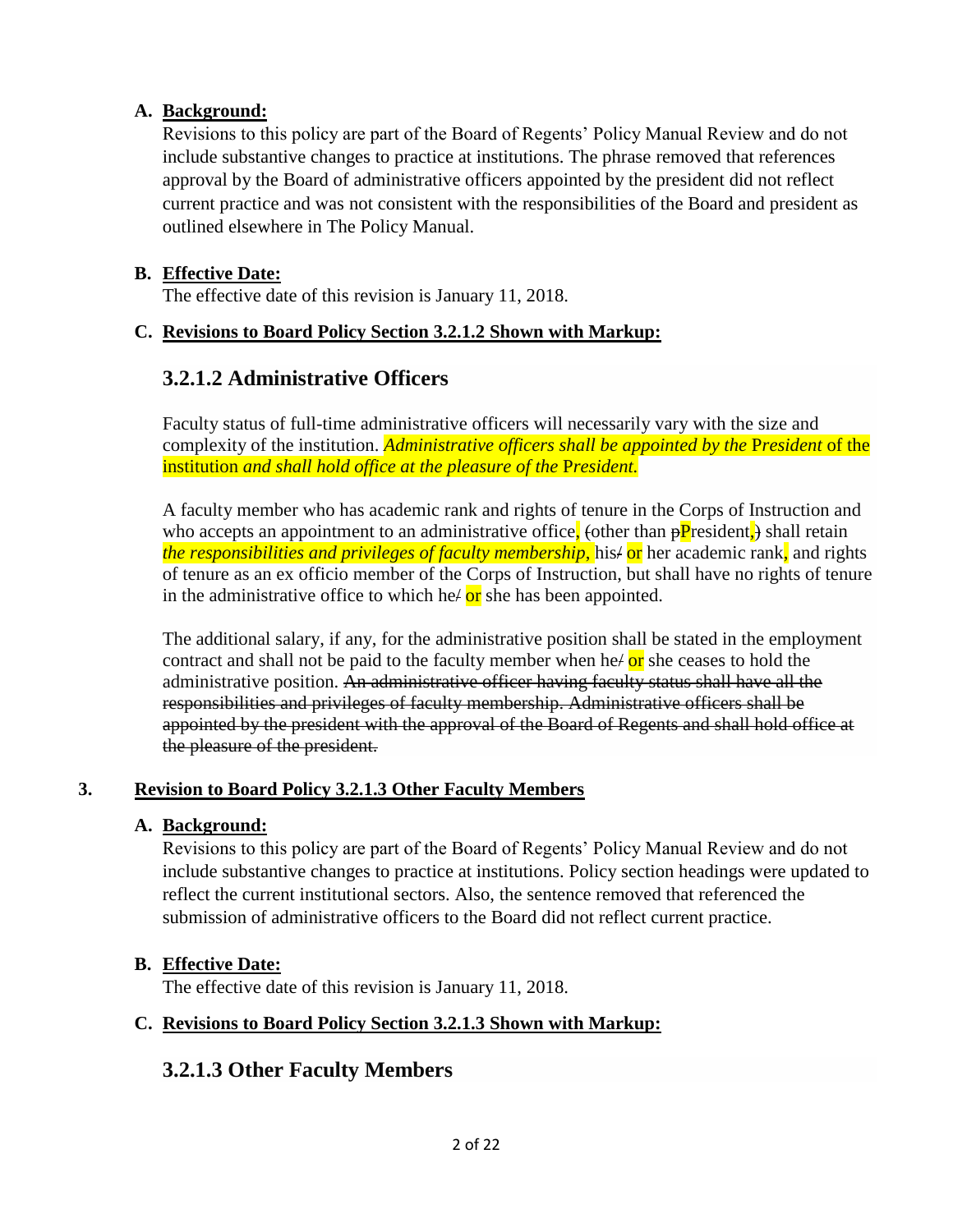## **Research and Regional Comprehensive Universities**

In addition to the Corps of Instruction, the faculty will include the  $\frac{p}{p}$  resident, administrative and academic deans, registrar, librarian, and chief fiscal officer of the institution, and such other full-time administrative officers as the statutes of the institution may designate as having ex officio faculty status.

Each institution is required to file with the office of the Board of Regents a list of administrative officers that have faculty status (by office, not by name of individual).

### **State Universities, and State Colleges, and Two-Year Colleges**

In addition to the Corps of Instruction, the faculty will consist of the  $\frac{pP}{r}$  resident of the institution and the full-time administrative officers, and such other full-time administrative officers as the statues of the institution may designate as having ex officio faculty status. Each institution is required to file with the office of the Board of Regents a list of administrative officers that have faculty status (by office, not by name of individual) (BoR Minutes, 1951-52, pp. 314-319; 1952-53, pp. 159-160; 1953-54, p. 225).

## **4. Revision to Board Policy 3.2.2 Election of Faculties**

## **A. Background:**

Revisions to this policy are part of the Board of Regents' Policy Manual Review and do not include substantive changes to practice at institutions. The policy section removed did not reflect current practice and was not consistent with the responsibilities of the Board and president as outlined elsewhere in the Policy Manual.

## **B. Effective Date:**

The effective date of this revision is January 11, 2018.

## **C. Revisions to Board Policy Section 3.2.2 Shown with Markup:**

## **3.2.2 Election of Faculties**

### *(Last Modified on June 26, 2009)*

The Board shall elect all faculty members prior to their initial appointments upon the recommendations of the Chancellor and the president of the appropriate institution. The Chancellor is authorized to approve the appointment of part-time faculty members, other than those faculty members who have previously retired from the USG (BoR Minutes 1984-85, p. 76).

## **5. Revision to Board Policy 3.2.6 Regents' Teaching and Service to Students Award**

### **A. Background:**

Revisions to this policy are part of the Board of Regents' Policy Manual Review and do not include substantive changes to practice at institutions. The revisions reflect the inclusion of all system-wide awards in policy.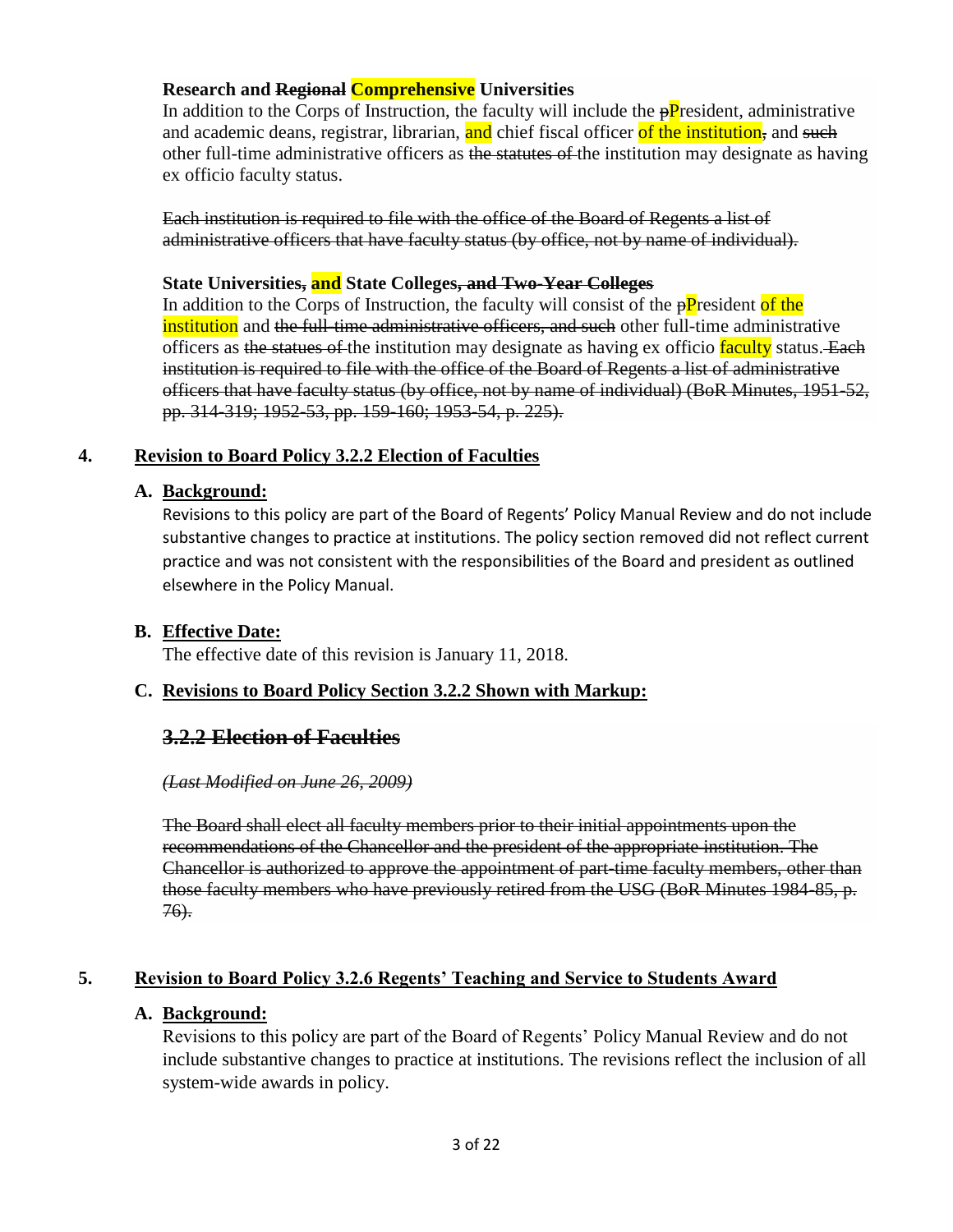### **B. Effective Date:**

The effective date of this revision is January 11, 2018.

### **C. Revisions to Board Policy Section 3.2.6 Shown with Markup:**

### **3.2.2 Election of Faculties**

The Board shall elect all faculty members prior to their initial appointments upon the recommendations of the Chancellor and the president of the appropriate institution. The Chancellor is authorized to approve the appointment of part-time faculty members, other than those faculty members who have previously retired from the USG (BoR Minutes 1984-85, p. 76).

# **3.2.62 Regents' Teaching and Service to Students Awards Program for Excellence in Teaching and Student Success**

USG institutions shall implement a Regents' Teaching and Service to Students Awards program to recognize and The Board of Regents rewards faculty excellence in teaching and student success through a system-wide awards program. and service to students. This program will involve system-wide awards to recognize both individual faculty and staff and departments for strong commitment to teaching and service to students. Each institution will be invited to nominate one (1) teaching faculty or staff member and one (1) academic department or program each year for these awards. One (1) faculty/staff award and one (1) department/program award will be given for each sector.

Each institution is invited to annually nominate one teaching faculty member for each of the following awards: Felton Jenkins, Jr., Hall of Fame Faculty Award; Regents' Award for the Scholarship of Teaching and Learning; and Regents' Award for Excellence in Online Teaching. Additionally, each institution is invited to annually nominate one faculty or staff member for the Regents' Excellence in Student Success Award and one academic department or program for each of the following awards: the Regents' Excellence in Teaching Department/Program Award and the Regents' Department/Program Excellence in Student Success Award. The USG eChief aAcademic  $\Theta$ Officer shall publish specific procedures, nomination guidelines, and award criteria.

In addition to the Regents' <del>Teaching and Service to Students</del> Awards for Excellence in Teaching and Student Success, institutions shall develop and implement systematic programs to recognize and reward faculty and staff for excellence in teaching and service to students, and professional staff for outstanding job performance and innovation on the job.

### **6. Revision to Board Policy 3.7 Regents' Reading and Writing Skills Requirement**

#### **A. Background:**

Revisions to this policy are part of the Board of Regents' Policy Manual Review and do not include substantive changes to practice at institutions. The Regents' Reading and Writing Skills Test and the related course have been discontinued at all University System institutions. After all institutions demonstrated that their degree-seeking students would achieve the required competence in reading and writing through required coursework, the Regents' Tests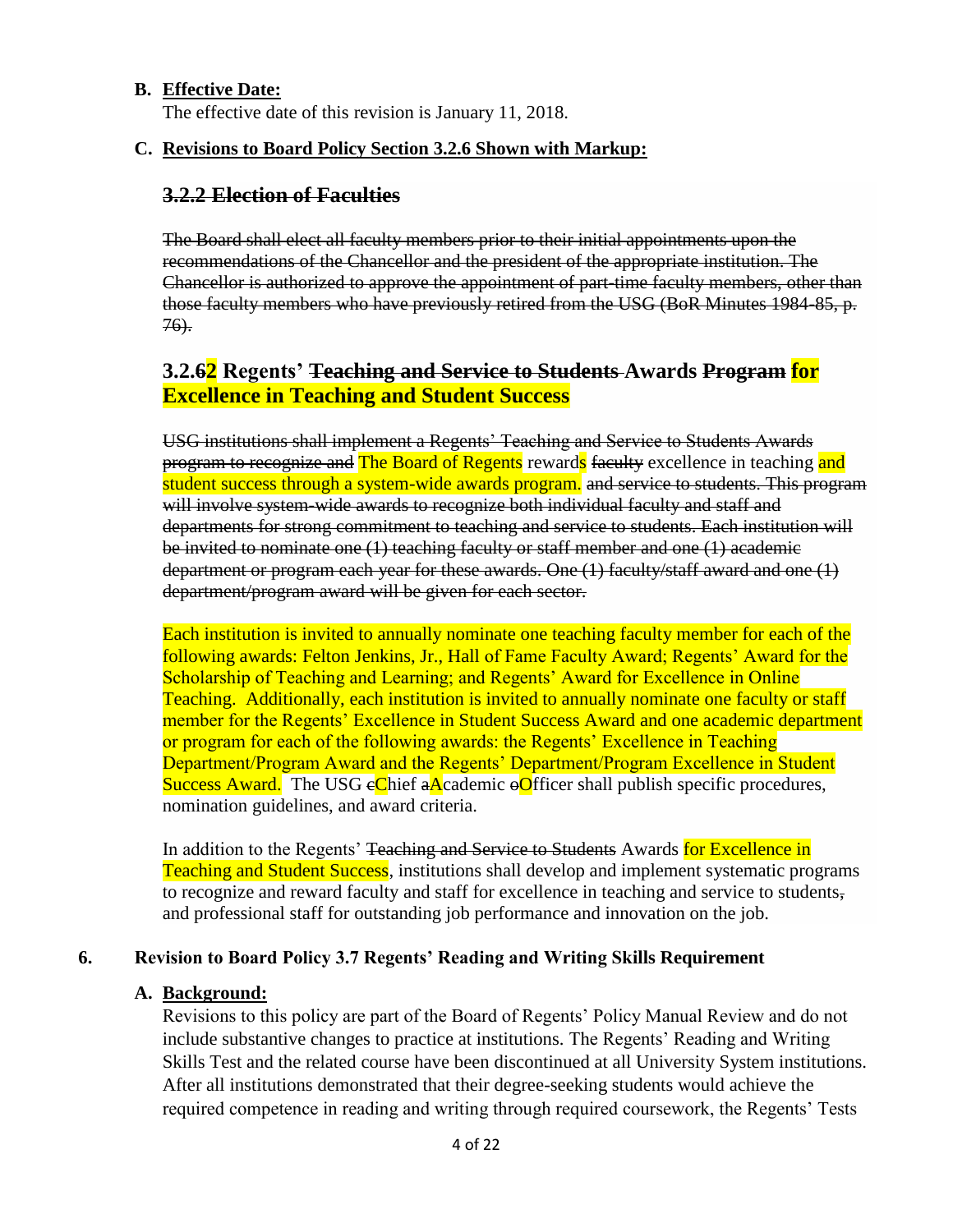were discontinued and are no longer available for administration. Southern Association of Colleges and Schools continues to require institutions demonstrate that students obtaining an associate or baccalaureate degree have competence in reading and writing to maintain accreditation and the requirement is satisfied through the content included in the Core Curriculum that was redesigned in 2011.

The policy section removed does not reflect current practice. Regents' Tests at all institutions were discontinued and no longer available for administration. The recommended policy removal does not affect accreditation, as the requirements referenced are satisfied as part of the content included in the Core Curriculum that was redesigned in 2011

## **B. Effective Date:**

The effective date of this revision is January 11, 2018.

## **C. Revisions to Board Policy Section 3.7 Shown with Markup:**

# **3.7 Regents' Reading and Writing Skills Requirement**

Each USG institution shall ensure that students obtaining an associate or baccalaureate degree from a USG institution have competence in reading and writing.

Consistent with the Southern Association of Colleges and Schools requirements for accreditation, the Board of Regents expects all institutions to assess reading and writing skills and to use those assessments for continuous improvement. All USG institutions should be prepared to demonstrate the following to the Board: a) assessment policies and procedures used to measure student reading and writing competency; b) how the assessment of reading and writing has been used for continuous improvement; c) data to show how students are performing in terms of reading and writing skills. (BoR minutes, April 2012).

## **7. Revision to Board Policy 3.8.5 Diplomas Earned at Institutions under a Previous Name**

## **A. Background:**

Revisions to this policy are part of the Board of Regents' Policy Manual Review and do not include substantive changes to practice at institutions. The sentences recommended for removal reflect a level of detail not needed in policy. To support this policy change, additional guidance will be added to the Academic and Student Affairs Handbook on diplomas earned at institutions under a previous name.

## **B. Effective Date:**

The effective date of this revision is January 11, 2018.

## **C. Revisions to Board Policy Section 3.8.5 Shown with Markup:**

# **3.8.5 Diplomas Earned at Institutions Under a Previous Name**

Upon request, a Any USG institution may issue upon request a certificate to a graduate, who received a diploma under a previous name of the institution in line with the requirements set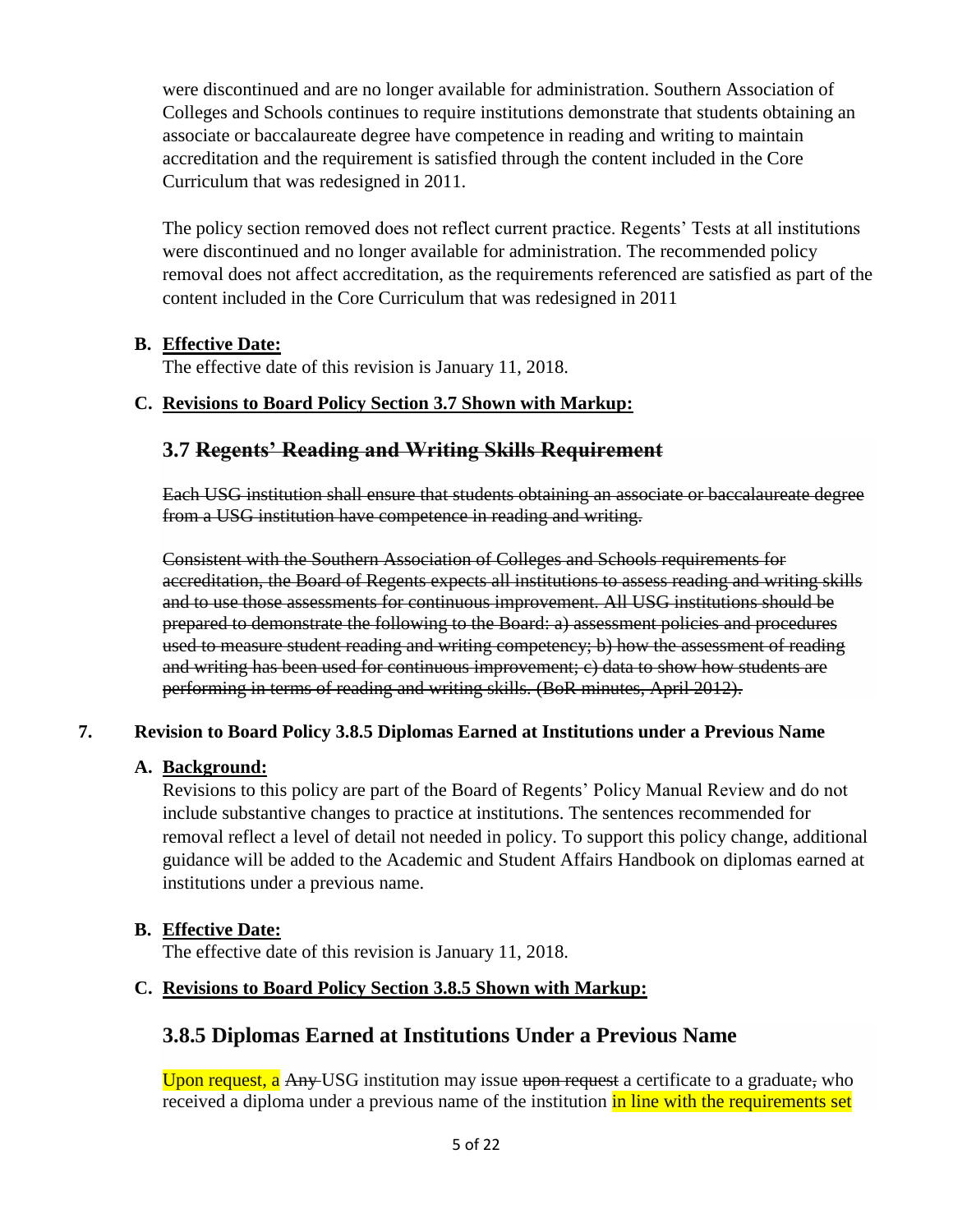### forth in the Academic & Student Affairs Handbook in order to memorialize the individual's status as an alumnus or alumna of the institution, with wording similar to the following:

| "Be it known that (Student)                           | having received in the year                  |
|-------------------------------------------------------|----------------------------------------------|
| the decree of<br><del>the degree or</del>             | from (Name                                   |
| of Institution<br><del>ui msuuuun</del>               | a predecessor of this institution, is hereby |
| recognized as an [alumnus/alumna] of (Present Name of |                                              |
|                                                       |                                              |

This certificate will be signed by the president and appropriate dean of the institution concerned (BoR Minutes, 1965-66, p. 6).

## **8. Revision to Board Policy Section 6.1 General Policy and Section 6.2 Research and relocation to Section 3.7**

### **A. Background:**

Revisions to this policy are part of the Board of Regents' Policy Manual Review and do not include substantive changes to practice at institutions.

### **B. Effective Date:**

The effective date of these revisions is January 11, 2018.

### **C. Revisions to Board Policy Sections 6.1 and 6.2 Shown with Markup:**

## **6.1 General Policy**

The Board of Regents of the University System of Georgia shall continue efforts to provide through state appropriations and other outside sources adequate funds for increased research programs of the highest quality at USG institutions (BoR Minutes, 1964-65, p. 287).

## **6.2 Research Institutions**

In addition to the research conducted by faculty at all USG institutions, the following have been approved by the Board of Regents as special research centers:

- 1. The Agricultural Experiment Stations of the University of Georgia with three main stations:
- The Georgia Experiment Station at Griffin;
- **•** The Coastal Plain Experiment Station at Tifton; and,
- **The College Experiment Station at Athens with five branch stations at Blairsville,** Calhoun, Eatonton, Midville, and Plains.
- 2. The Georgia Tech Research Institute (GTRI) of the Georgia Institute of Technology in Atlanta.
- 3. The Marine Resources Program of the University of Georgia with three units:
- **•** The Marine Institute on Sapelo Island;
- **The Marine Resources Extension Center on Skidaway Island; and,**
- The Skidaway Institute of Oceanography on Skidaway Island.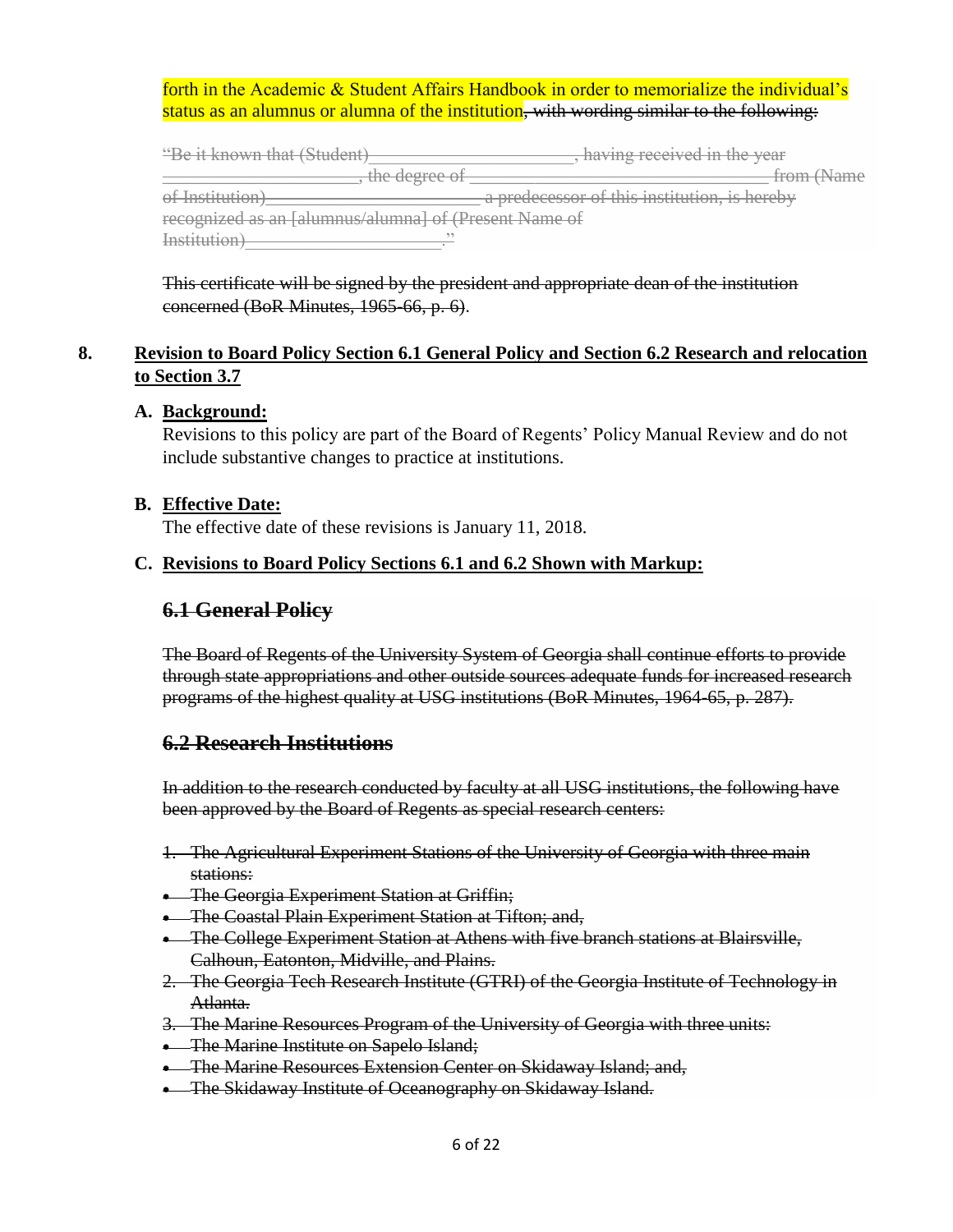# **3.7 Research**

The Board of Regents shall continue efforts to provide adequate funds for increased research programs of the highest quality at University System of Georgia (USG) institutions through state appropriations and other outside sources.

In addition, the Board has approved the following special research centers:

- 1. The Agricultural Experiment Stations of the University of Georgia.
- 2. The Georgia Tech Research Institute (GTRI) of the Georgia Institute of Technology in Atlanta.

3. The Marine Resources Program of the University of Georgia with three units:

- The Marine Institute on Sapelo Island;
- The Marine Resources Extension Center on Skidaway Island; and,
- The Skidaway Institute of Oceanography on Skidaway Island.

## **9. Revisions to Board Policy Section 6 Campus Affairs**

## **A. Background:**

In line with the goals of the Board of Regents' Policy Manual Review, the main purpose of the addition of Section 6, Campus Affairs, and the relocation of the related policies is to simplify Policy language, to provide for consistency in Policy provisions, and to increase the efficiency of the Policy Manual.

## **B. Effective Date:**

The effective date of these revisions is January 11, 2018.

## **C. Revisions to Board Policy Section 6 Campus Affairs**

## **Section 6: Research Campus Affairs**

# **12.3 6.1 Seals**

All changes in the seals of the University System of Georgia (USG) institutions shall be submitted to the Board for approval (BoR Minutes, 1957-58, p. 263).

# **7.11.3 6.2 Use of Institution Names, Logos, and Trademarks**

The name, logo, or trademark of any University System of Georgia (USG) institution may only be used for products, projects, events, and services officially sponsored by the USG or a USG institution. The name, logo, or trademark of any USG institution within the purview of the USG shall not be incorporated as a part of the name of an used by an independent business enterprise that is not under the complete control of the USG, excluding approved Cooperative Organizations, in a manner to imply an official relationship with the institution or USG (BoR Minutes, 1967-68, p. 459).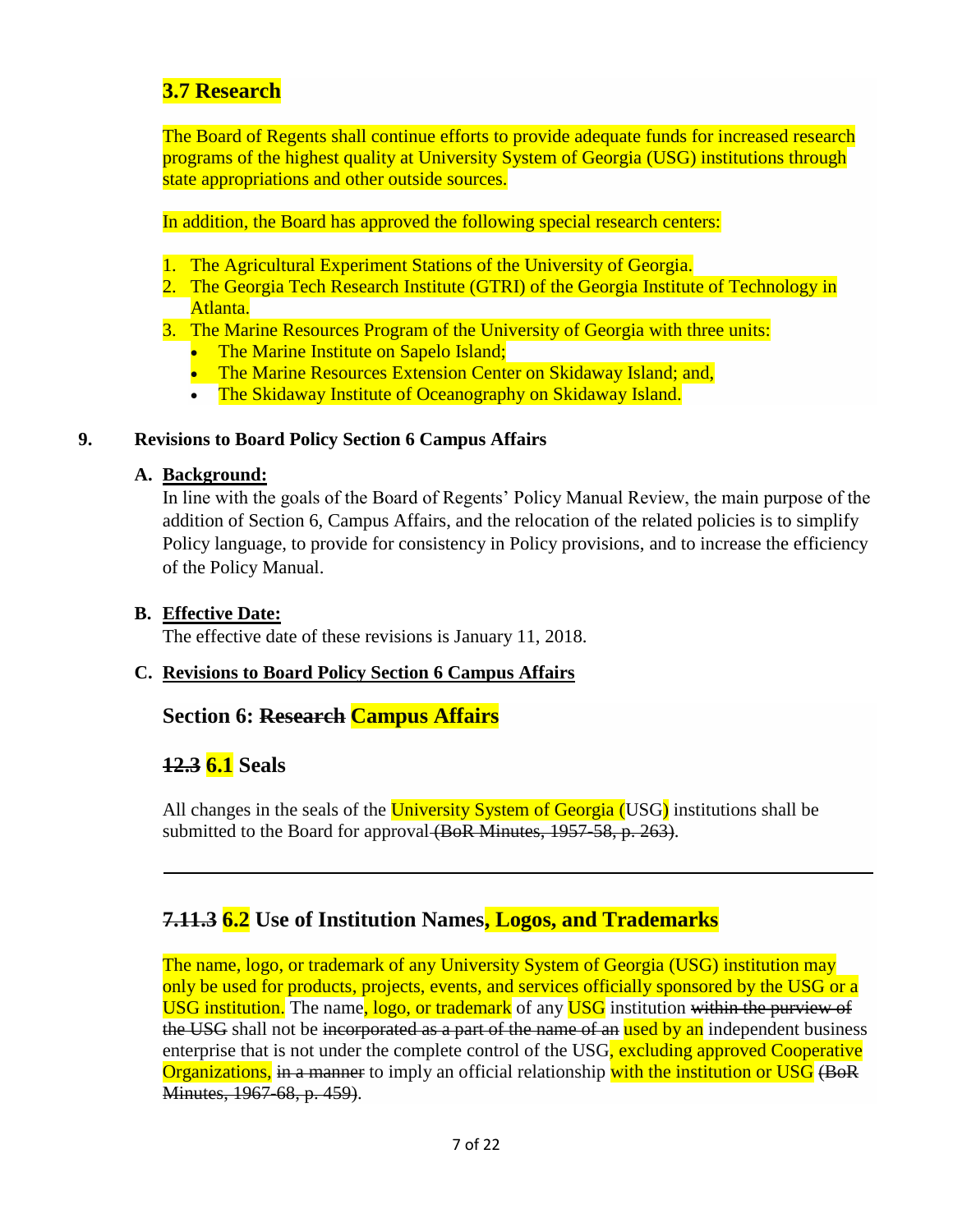# **12.1 6.4 Political Interference**

The Board of Regents is unalterably opposed to political interference or domination of any kind or character in the affairs of any University System of Georgia (USG) institution (BoR Minutes, 1941-42, p. 88).

# **12.10 6.5 Freedom of Expression**

The rights guaranteed by the First Amendment, including the right to free speech, free expression, free exercise of religion, and the right to assemble peaceably are of the utmost importance, and the University System of Georgia  $(USG)$  is committed to protecting those rights.

As public institutions of higher education, USG institutions must promote open ideas and academic freedom on their campuses. While institutions may need to enact policies to promote campus safety, to ensure the proper functioning of the academic environment and institution activities, or to further other important institution objectives, those policies should not unduly burden the free expression rights of students, faculty, and staff. Any parameters placed on the time, place, and manner of expression must not be based on the content of the expression.

To facilitate the free exchange of ideas, institutions may designate accessible, high-traffic locations on campus as public forum areas. The designation of public forum areas may not be used to prohibit individual students, faculty, or staff from engaging in communication elsewhere on campus. Reservation and use of designated public forum areas may only be required in the following limited circumstances: (1) speakers who are not enrolled at or employed by the institution; and (2) students, faculty, or staff who engage in large group demonstrations. Institutions may not consider the content or viewpoint of expression when requiring or assigning use of public forum areas.

# **4.1.2 6.6 Non-Discrimination and Anti-Harassment**

The Board of Regents **prohibits unlawful discrimination, harassment, and retaliation within the** University System of Georgia (USG) and all USG institutions based on any characteristic protected by law. stipulates that no USG student, on the ground of race, color, sex, religion, creed, national origin, age or handicap, be excluded from participation in, be denied the benefits of, or otherwise be subjected to discrimination under any program or activity conducted by the Board of Regents of the University System of Georgia or any of its several institutions now in existence or hereafter established (BoR Minutes, October, 1969, p. 154; 1979-80, p. 15).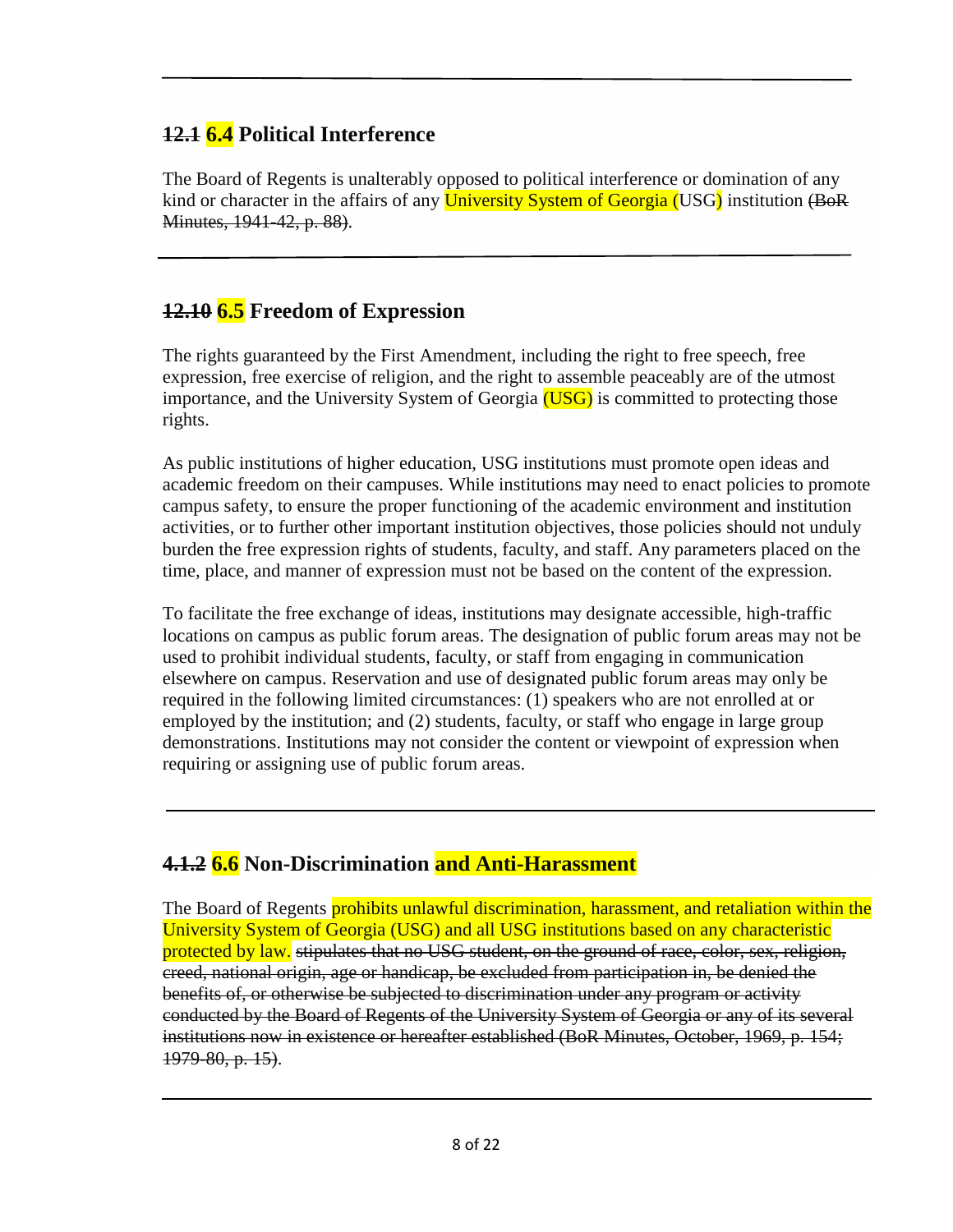# **4.1.7 Student 6.7 Sexual Misconduct Policy**

In accordance with Title IX of the Education Amendments of 1972 ("Title IX"), the University System of Georgia (USG) does not discriminate on the basis of sex in any of its education programs or activities or in employment. The USG is committed to ensuring a safe learning and working environment for all members of the USG community. To that end, this Policy prohibits sexual misconduct, as defined herein.

In order to reduce incidents of sexual misconduct, USG institutions are required to provide prevention tools and to conduct ongoing awareness and prevention programming and training for the campus community. Such programs will promote positive and healthy behaviors and educate the campus community on consent, sexual assault, alcohol use, dating violence, domestic violence, stalking, bystander intervention, and reporting.

When sexual misconduct does occur, all members of the USG community are strongly encouraged to report it promptly through the procedures outlined in this Policy. The purpose of this Policy is to ensure uniformity throughout the USG in reporting and addressing sexual misconduct.

## **Reporting Structure**

All Equal Opportunity directors and others having responsibility for coordination of Title IX ("Coordinators") at USG institutions shall have a direct reporting relationship to both the institution's President or the President's designee and the USG System Director for Equity and Investigations ("System Director"). The President of each institution shall determine the organizational and operating reporting relationships for the Coordinators at the institution and exercise oversight of institutional issues relating to sexual misconduct. However, the System Director shall have authority to direct the Coordinators' work at each institution as needed to address system-wide issues or directives. The President of each institution shall consult with the System Director on significant personnel actions involving Coordinators, to include but not be limited to, appointment, evaluation, discipline, change in reporting structure, and termination.

# **4.1.76.7.1 Definitions and Prohibited Conduct**

**Community:** Students, faculty, and staff, as well as contractors, vendors, visitors and guests.

**Complainant:** An individual lodging a complaint. The complainant may not always be the alleged victim.

**Consent:** Words or actions that show a knowing and voluntary willingness to engage in mutually agreed-upon sexual activity. Consent cannot be gained by force, intimidation or coercion; by ignoring or acting in spite of objections of another; or by taking advantage of the incapacitation of another where the respondent knows or reasonably should have known of such incapacitation. Minors under the age of 16 cannot legally consent under Georgia law.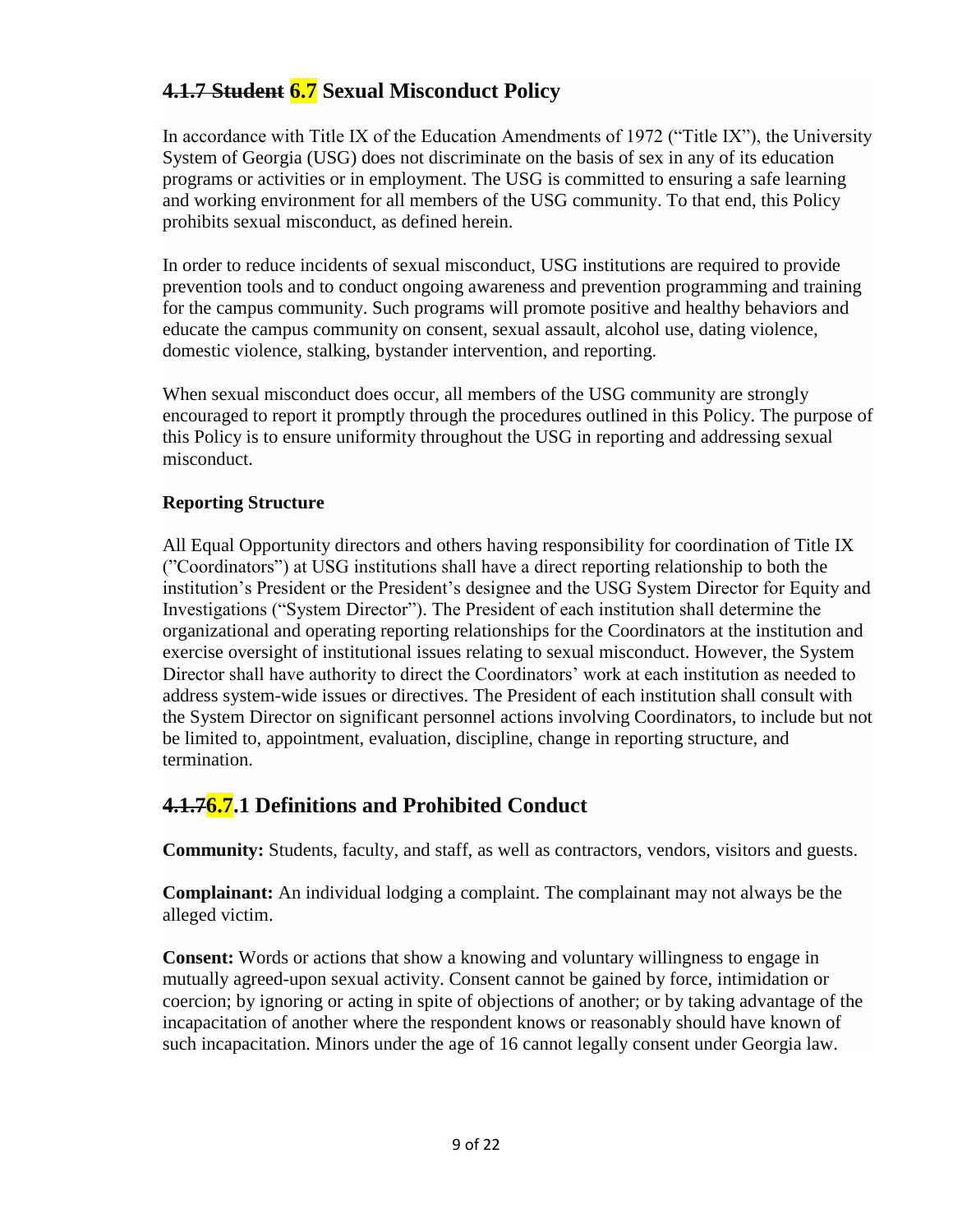Consent is also absent when the activity in question exceeds the scope of consent previously given. Past consent does not imply present or future consent. Silence or an absence of resistance does not imply consent.

Consent can be withdrawn at any time by either party by using clear words or actions.

**Dating Violence:** Violence committed by a person who is or has been in a social relationship of a romantic or intimate nature with the alleged victim. Dating violence includes, but is not limited to, sexual or physical abuse or the threat of such abuse. Dating violence does not include acts covered under the definition of domestic violence.

**Domestic Violence:** Violence committed by a current or former spouse or intimate partner of the alleged victim; by a person with whom the alleged victim shares a child in common; by a person who is cohabitating with, or has cohabitated with, the victim as a spouse or intimate partner, or by a person similarly situated to a spouse of the alleged victim.

**Incapacitation:** The physical and/or mental inability to make informed, rational judgments. It can result from mental disability, sleep, involuntary physical restraint, status as a minor under the age of 16, or from intentional or unintentional taking of alcohol and/or other drugs. Whether someone is incapacitated is to be judged from the perspective of an objectively reasonable person.

**Nonconsensual Sexual Contact:** Any physical contact with another person of a sexual nature without the person's consent. It includes but is not limited to touching (or penetrating) of a person's intimate parts (such as genitalia, groin, breasts, or buttocks); touching (or penetrating) a person with one's own intimate parts; or forcing a person to touch his or her own or another person's intimate parts.

**Confidential Employees:** Institution employees who have been designated by the Institution's Coordinator to talk with an alleged victim in confidence. Confidential Employees must only report that the incident occurred and provide date, time, location, and name of alleged respondent (if known) without revealing any information that would personally identify the alleged victim. This minimal reporting must be submitted in compliance with Title IX and the Jeanne Clery Disclosure of Campus Security Policy and Campus Crime Statistics Act ("Clery Act"). Confidential Employees may be required to fully disclose details of an incident in order to ensure campus safety.

**Privileged Employees:** Individuals employed by the institution to whom a complainant or alleged victim may talk in confidence, as provided by law. Disclosure to these employees will not automatically trigger an investigation against the complainant's or alleged victim's wishes. Privileged Employees include those providing counseling, advocacy, health, mental health, or sexual-assault related services (e.g., sexual assault resource centers, campus health centers, pastoral counselors, and campus mental health centers) or as otherwise provided by applicable law. Exceptions to confidentiality exist where the conduct involves suspected abuse of a minor (in Georgia, under the age of 18) or otherwise provided by law, such as imminent threat of serious harm.

**Respondent:** Individual who is alleged to have engaged in conduct that violates this Policy.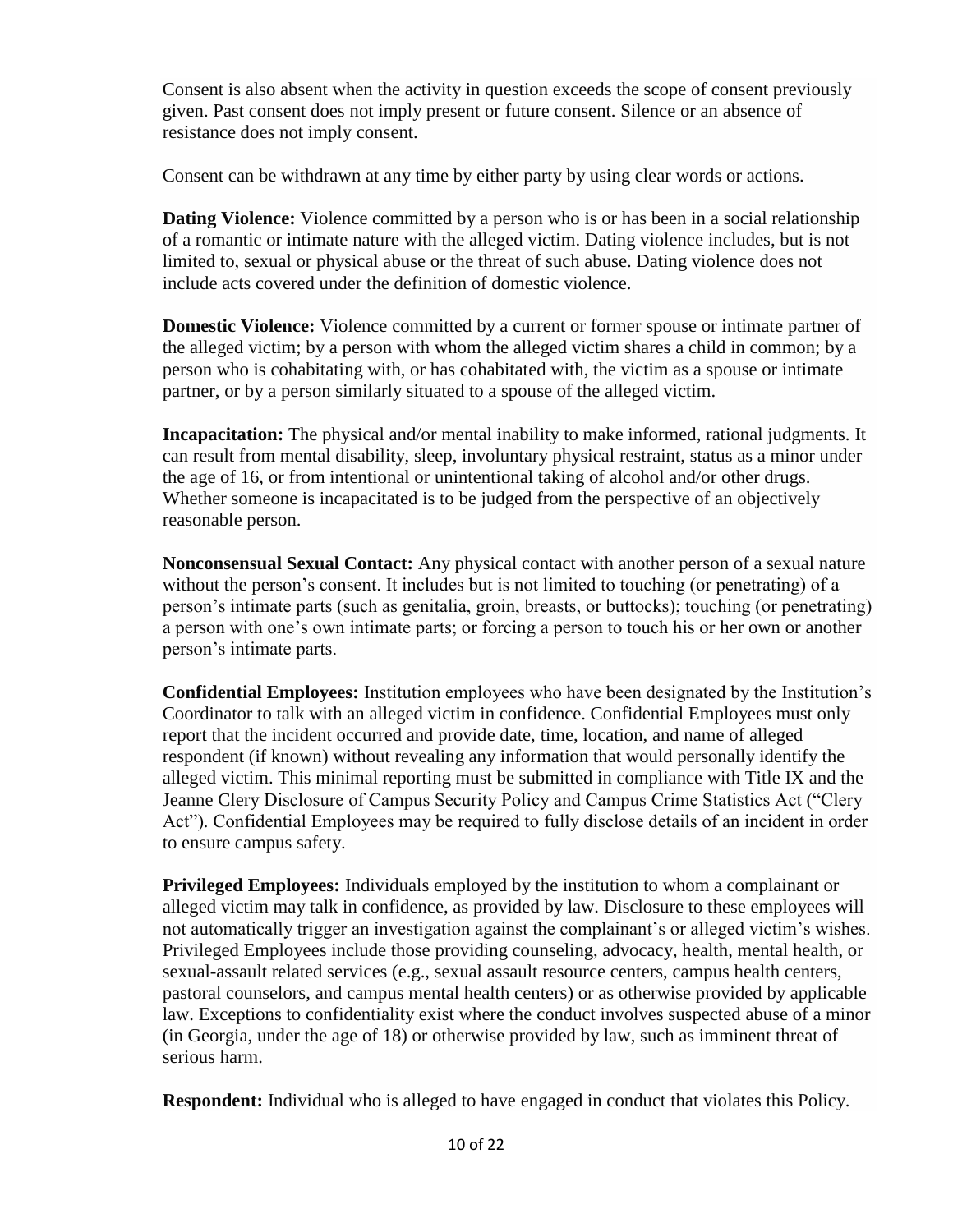**Responsible Employees:** Those employees who must promptly and fully report complaints of or information regarding sexual misconduct to the Coordinator. Responsible Employees include any administrator, supervisor, faculty member, or other person in a position of authority who is not a Confidential Employee or Privileged Employee. Student employees who serve in a supervisory, advisory, or managerial role are in a position of authority for purposes of this Policy (e.g., teaching assistants, residential assistants, student managers, orientation leaders).

**Sexual Exploitation:** Taking non-consensual or abusive sexual advantage of another for one's own advantage or benefit, or for the benefit or advantage of anyone other than the one being exploited.

Examples of sexual exploitation may include, but are not limited to, the following:

- 1. Invasion of sexual privacy;
- 2. Prostituting another individual;
- 3. Non-consensual photos, video, or audio of sexual activity;
- 4. Non-consensual distribution of photo, video, or audio of sexual activity, even if the sexual activity was consensual;
- 5. Intentional observation of nonconsenting individuals who are partially undressed, naked, or engaged in sexual acts;
- 6. Knowingly transmitting an STD or HIV to another individual through sexual activity;
- 7. Intentionally and inappropriately exposing one's breasts, buttocks, groin, or genitals in nonconsensual circumstances; and/or
- 8. Sexually-based bullying.

**Sexual Harassment:** Unwelcome verbal, nonverbal, or physical conduct, based on sex or on gender stereotypes, that is implicitly or explicitly a term or condition of employment or status in a course, program, or activity; is a basis for employment or educational decisions; or is sufficiently severe, persistent, or pervasive to interfere with one's work or educational performance creating an intimidating, hostile, or offensive work or learning environment, or interfering with or limiting one's ability to participate in or to benefit from an institutional program or activity.

**Sexual Misconduct:** Includes, but is not limited to, such unwanted behavior as dating violence, domestic violence, nonconsensual sexual contact, sexual exploitation, sexual harassment and stalking.

**Stalking:** Engaging in a course of conduct directed at a specific person that would cause a reasonable person to fear for his or her safety or the safety of others or suffer substantial emotional distress. Course of conduct means two or more acts, including, but not limited to, acts in which the stalker directly, indirectly, or through third parties, by any action, method, device, or means, follows, monitors, observes, surveils, threatens, or communicates to or about a person, or interferes with person's property. Reasonable person means a reasonable person under similar circumstances and with similar identities to the victim. Substantial emotional distress means significant mental suffering or anguish that may but does not necessarily, require medical or other professional treatment or counseling.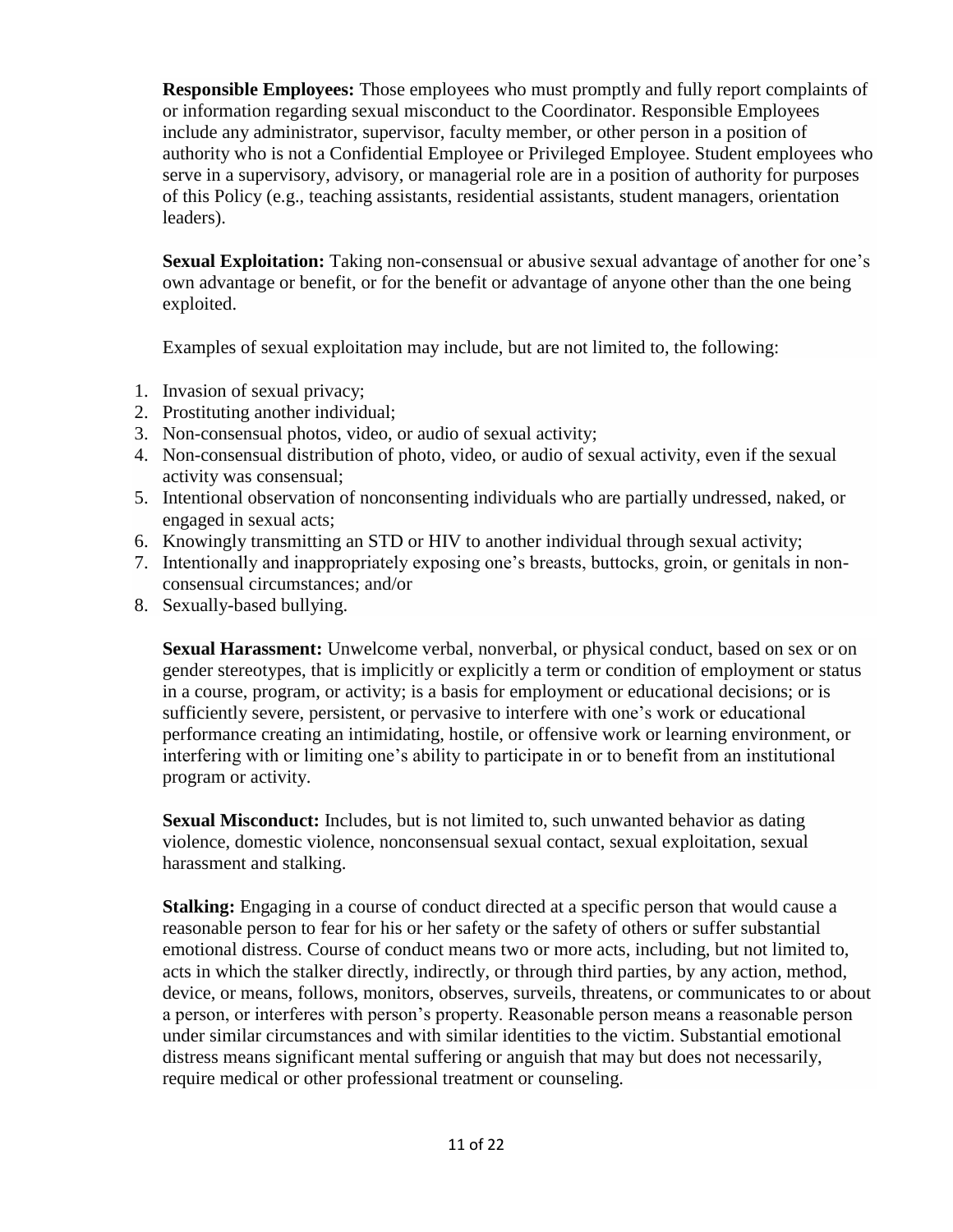# **4.1.76.7.2 Reporting Sexual Misconduct**

A complainant of sexual misconduct may, but need not, file a criminal complaint with law enforcement officials; file a misconduct report with a Responsible Employee or Coordinator; or file both. A report may be filed anonymously, although anonymous reports may make it difficult for the institution to address the complaint. Any individual who believes that he or she has been a victim of sexual misconduct is encouraged to report allegations of sexual misconduct promptly.

All reports of sexual misconduct alleged to have been committed by a student must be handled consistently with requirements set forth in Section 4.6.5, *Standards for Institutional Student Conduct Investigation and Disciplinary Proceedings*.

All reports of sexual misconduct alleged to have been committed by a non-student member of the institution community will be addressed and/or resolved through the institution's and the Board of Regents' applicable policies for discipline of non-students.

# **4.1.76.7.2 (A) Institutional Reports**

Complainants of sexual misconduct who wish to file a report with the institution should notify a Responsible Employee or the Coordinator. Responsible Employees informed about sexual misconduct allegations involving any student should not attempt to resolve the situation, but must notify and report all relevant information to the Coordinator as soon as practicable. Confidential Employees are not bound by this requirement but may be required to report limited information about incidents without revealing the identities of the individuals involved to the Title IX Coordinator, consistent with their ethical and legal obligations. All members of the University System of Georgia institutions' communities are encouraged to report incidents of sexual misconduct promptly.

The Coordinator's identity and contact information shall be published by each institution prominently on the institution's website, as well as in any relevant publication. Each institution may choose to have Deputy Title IX Coordinators to whom reports may be made, as well. Institutions should encourage complainants to report their complaints in writing, though oral complaints should also be accepted, taken seriously, and investigated, to the extent possible. While complaints should be made as quickly as possible following an alleged incident of sexual misconduct, all reports should be accepted regardless of when reported.

The Coordinator shall refer to the System Director any allegation(s) of sexual misconduct that could, standing alone as reported, lead to the suspension or expulsion of the respondent(s). The System Director will work with the institution to determine whether any interim measure(s) are necessary and to assign an investigator who will work under the direction of the System Director or designee, if directed by System Director. If an allegation is not initially identified as one that would lead to the suspension or expulsion of the respondent(s), but facts arise during the course of the investigation that would require transfer to the System Director, the Title IX Coordinator shall transfer oversight to the System Director or designee. The System Director shall have the discretion to retain oversight or transfer oversight to the institution.

# **4.1.76.7.2 (B) Law Enforcement Reports**

Because sexual misconduct may constitute criminal activity, a complainant also has the option,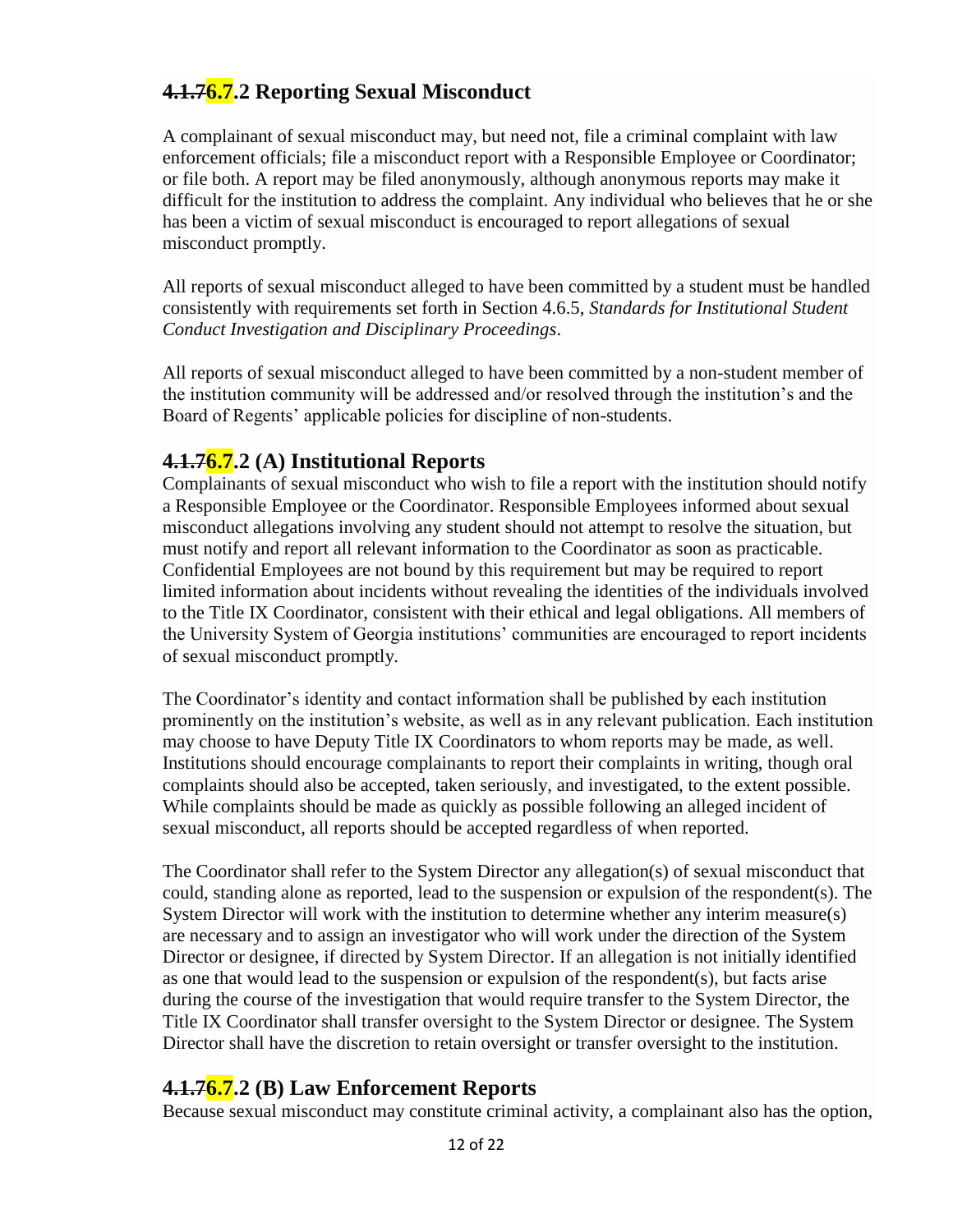should he or she so choose, of filing a report with campus or local police, for his or her own protection and that of the surrounding community. The institution may assist the complainant in reporting the situation to law enforcement officials.

Complainants considering filing a report of sexual misconduct with law enforcement should preserve any evidence of sexual misconduct, including, but not limited to, the following:

- 1. Clothing worn during the incident including undergarments;
- 2. Sheets, bedding, and condoms, if used;
- 3. Lists of witnesses with contact information;
- 4. Text messages, call history, social media posts;
- 5. Pictures of injuries; and/or
- 6. Videos.

# **4.1.76.7.2 (C) Anonymous Reports**

Each institution shall provide a mechanism by which individuals can report incidents of alleged sexual misconduct anonymously. Complainants should understand, however, that it will be more difficult for the institution to investigate and to take action upon anonymous reports.

# **4.1.76.7.2 (D) Retaliation**

Anyone who, in good faith, reports what he or she believes to be misconduct under this Policy, or who participates or cooperates in, or is otherwise associated with any investigation, shall not be subjected to retaliation. Anyone who believes that he or she has been the target of retaliation for reporting, participating, cooperating in, or otherwise being associated with an investigation should immediately contact the Coordinator for the institution. Any person found to have engaged in retaliation in violation of this Policy shall be subject to disciplinary action.

# **4.1.76.7.2 (E) False Complaints**

Individuals are prohibited from intentionally giving false statements to a system or institution official. Any person found to have intentionally submitted false complaints, accusations, or statements, including during a hearing, in violation of this Policy shall be subject to appropriate disciplinary action (up to and including suspension or expulsion) and adjudicated under the student conduct policy.

# **4.1.76.7.2 (F) Amnesty**

Individuals should be encouraged to come forward and to report sexual misconduct notwithstanding their choice to consume alcohol or to use drugs. Information reported by an individual during an investigation concerning use of drugs or alcohol will not be used against the particular individual in a disciplinary proceeding or voluntarily reported to law enforcement; however, individuals may be provided with resources on drug and alcohol counseling and/or education, as appropriate.

# **4.1.76.7.3 Handling Reports of Sexual Misconduct**

## **4.1.76.7.3 (A) Support Services**

Once a student or employee makes a complaint or receives notice that a complaint has been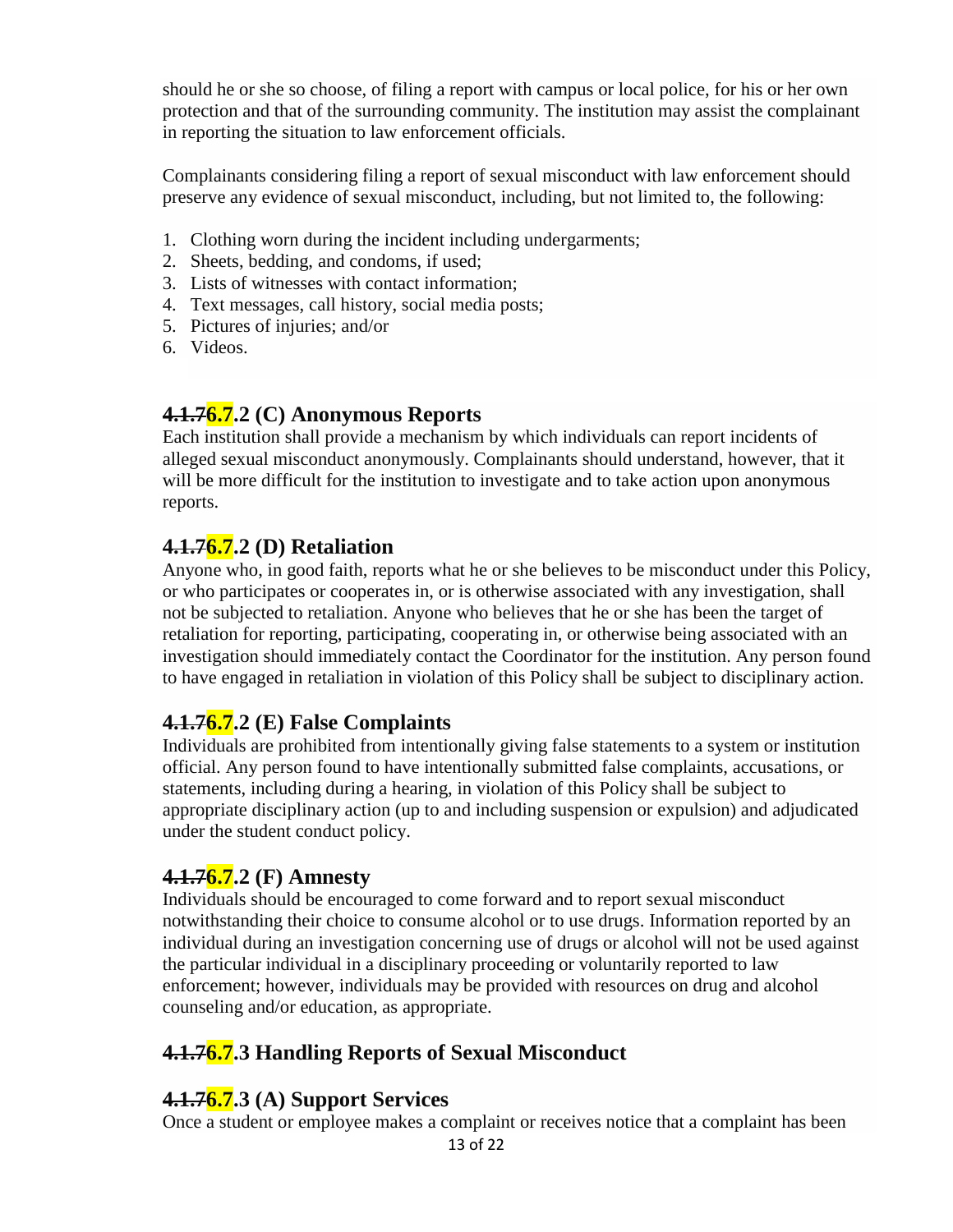made against him or her, or the coordinator otherwise learns of a complaint of sexual misconduct. The complainant, respondent and alleged victim (where applicable) should receive written information about support services, such as counseling, advocacy, housing assistance, academic support, disability services, health and mental services, and legal assistance, available at the student's institution.

Information on support services will be provided regardless as to whether an individual elects to go forward with filing a formal complaint of sexual misconduct or with notifying law enforcement. Information on support services will also be provided to students and employees, regardless of where the alleged misconduct occurs.

Available support services should also be listed on the institution's Title IX website.

# **4.1.76.7.3 (B) Interim Measures**

Interim measures may be undertaken at any point after the institution becomes aware of an allegation of sexual misconduct and should be designed to protect the alleged victim and the community.

Before an interim suspension is issued, the institution must make all reasonable efforts to give the respondent the opportunity to be heard, consistent with the provisions in Policy 4.6.5.

# **4.1.76.7.3 (C) Jurisdiction**

Each USG institution shall take necessary and appropriate action to protect the safety and wellbeing of its community. Sexual misconduct allegedly committed by a student are addressed by this Policy when the misconduct occurs on institution property, or at institution-sponsored or affiliated events, or off-campus, as defined by the institution's student conduct policies.

**4.1.76.7.3 (D) Advisors** Both the alleged victim and respondent, as parties to the matter, shall have the opportunity to use an advisor (who may or may not be an attorney) of the party's choosing at the party's own expense for the express purpose of providing advice and counsel, pursuant to the provisions of Policy 4.6.5.

# **4.1.76.7.3 (E) Informal Resolutions**

Allegations of sexual misconduct may be resolved informally, without a determination of misconduct, if all of the following are met:

- 1. When complainant(s) and respondent agree to an informal resolution;
- 2. When the initial allegation could not result in expulsion;
- 3. When the complainant(s) and respondent(s) agree to the terms of the informal resolution; and
- 4. When the investigator concludes that informal resolution is in the best interest of the parties and the institution's community.

The alleged victim(s) and respondent(s) have the option to end informal resolution discussions and request a formal process at any time before the terms of an informal resolution are reached. However, matters resolved informally shall not be appealable.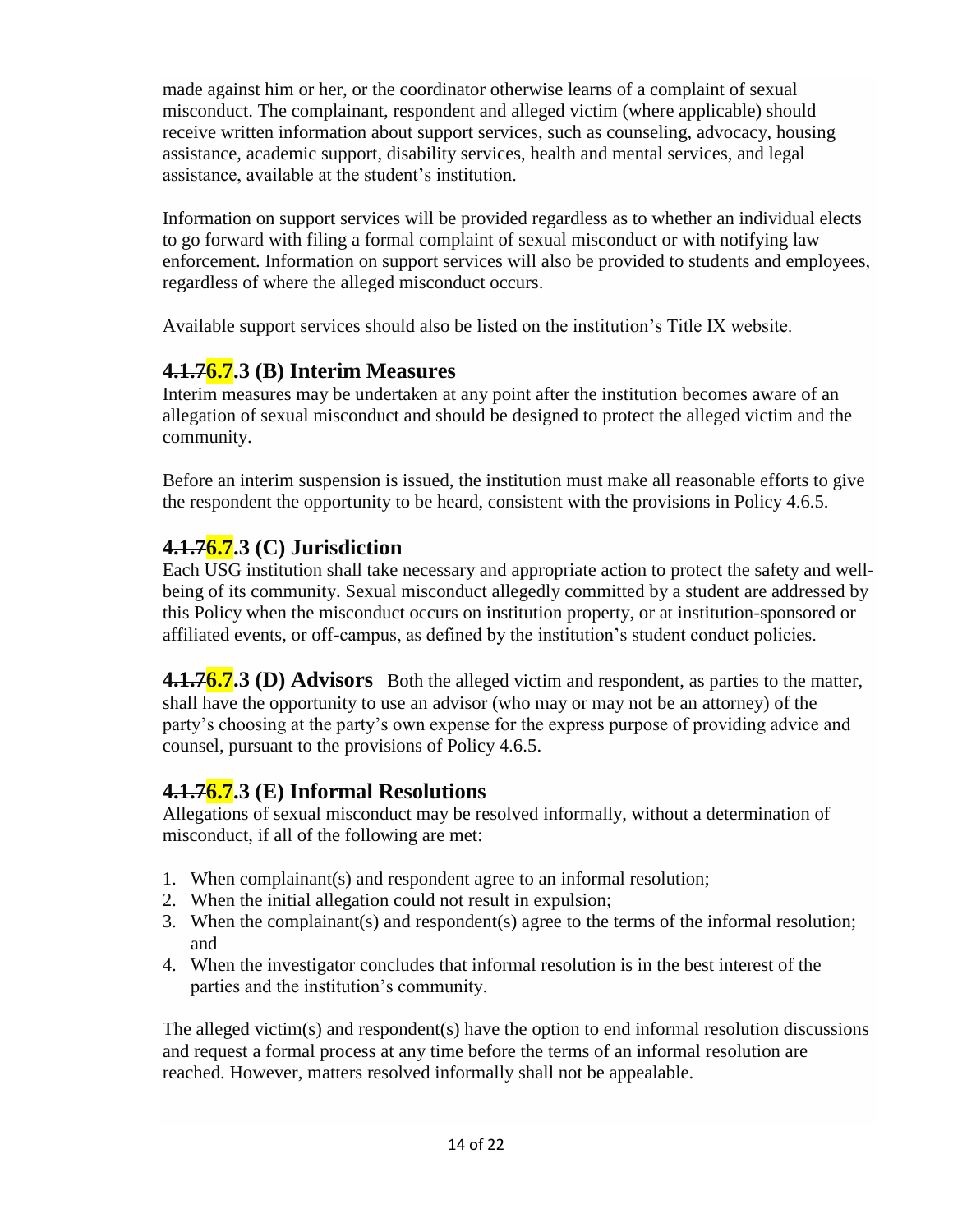# **4.1.76.7.3 (F) Timeframe**

Efforts will be made to complete the investigation within a reasonable timeframe, which will be determined based upon the allegations, availability of witnesses and/or evidence, etc. in a particular case. When the timeframe will extend past the reasonable timeframe, the parties will be informed of the delay and the reason for the delay. The investigator shall keep the parties informed of the status of the investigation.

# **4.1.76.7.4 Investigations**

All sexual misconduct investigations involving a student respondent, whether overseen by the institution's Coordinator or the System Director, shall follow the investigation process set forth in Section 4.6.5, *Standards for Institutional Student Conduct Investigation and Disciplinary Proceedings*.

# **4.1.76.7.5 Hearings, Possible Sanctions and Appeals**

All sexual misconduct hearings, sanctions, and appeals involving a student respondent, whether overseen by the institution's Coordinator or the System Director, shall follow the investigation process set forth in Section 4.6.5, *Standards for Institutional Student Conduct Investigation and Disciplinary Proceedings*.

All sexual misconduct adjudication involving an employee respondent, shall be addressed utilizing the institution's employment policies and procedures.

# **12.2 6.8 Disruptive Behavior**

Any student, faculty member, administrator, or employee, acting individually or in concert with others, who clearly obstructs or disrupts, or attempts to obstruct or disrupt any teaching, research, administrative, disciplinary,  $\Theta$  public service activity, or any other activity authorized to be discharged or held at any University System of Georgia (USG) institution is considered by the Board to have committed an act of gross irresponsibility and shall be subject to disciplinary procedures, possibly resulting in **academic** dismissal or termination of employment (BoR Minutes, 1968-69, pp. 166-168; 1970-71, p. 98).

# **4.6.3 Disruptive Behavior**

Any student, acting individually or in concert with others, who clearly obstructs or disrupts or attempts to obstruct or disrupt any teaching, research, administrative, disciplinary, or public service activity, or any other activity authorized to be discharged or held at any USG institution is considered by the Board to have committed an act of gross irresponsibility and shall be subject to disciplinary procedures, possibly resulting in dismissal (BoR Minutes, 1968-69, pp. 166-168; 1970-71, p. 98).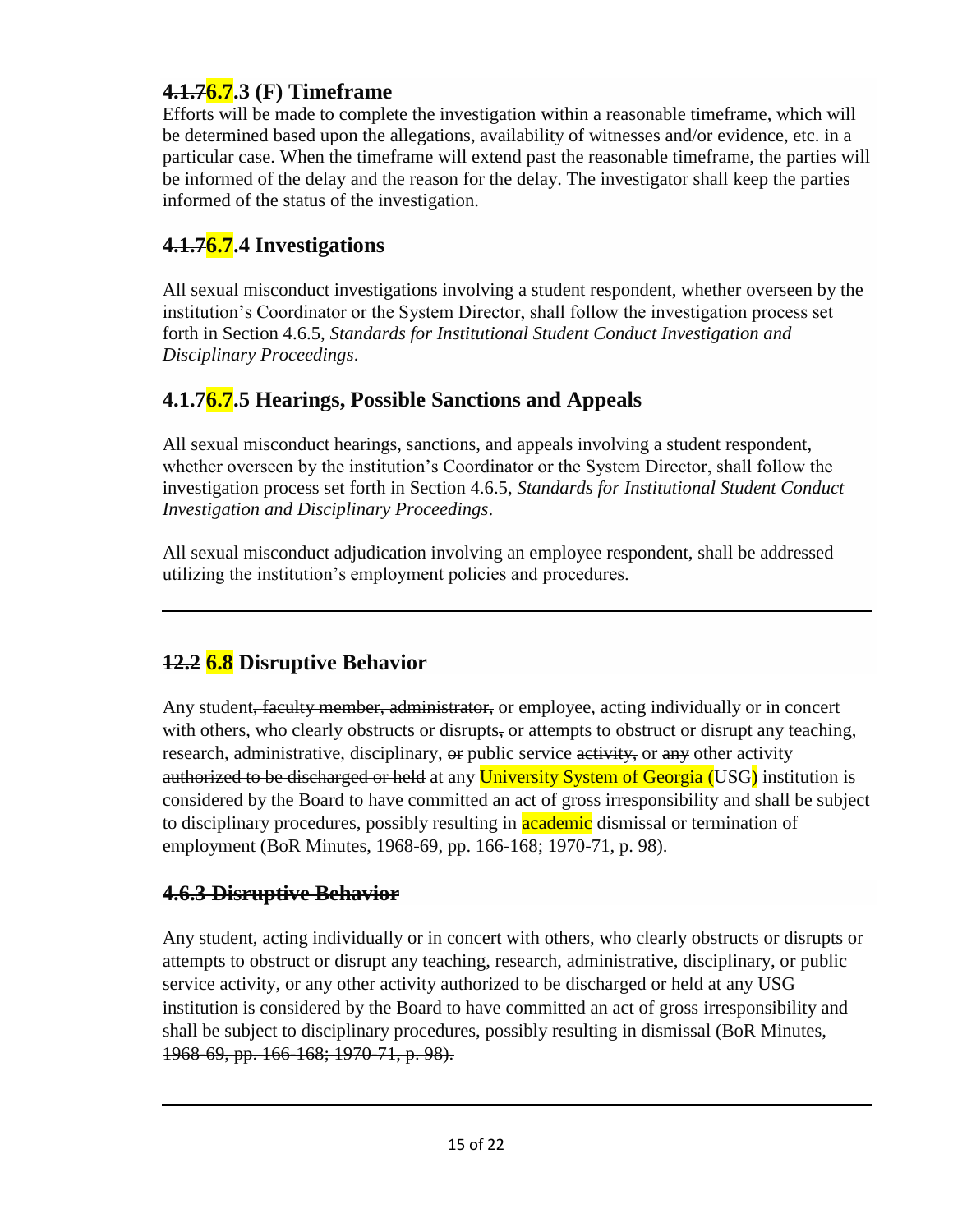# **12.9 6.9 Programs Serving Minors**

University System of Georgia (USG) institutions periodically conduct, sponsor, or host programs designed to serve minors who are not enrolled as students, including but not limited to camps, clinics, after school programs, and activities. Employees and volunteers associated with these programs who are reasonably anticipated to have direct contact or interaction with minor program participants must be appropriately pre-screened and trained. Institution presidents are responsible for shall establishing institution-level procedures to implement these requirements consistent with this policy and related directives from the USG with any implementing procedures established by the Chancellor or the Chancellor's designee. Institution presidents shall submit a copy of their institutional procedures as directed by January 1, 2017. This policy will become effective for programs starting on or after May 1, 2017.

# **9.1.76.10 Tobacco and Smoke-Free Campuses Policy**

In accordance with the Georgia Smoke Free Air Act of 2005, Title 31 Chapter 12A, this policy reinforces t**The University System of Georgia (USG) is** committed ment to provideing a safe, *healthy*, and amicable workplace for all employees. The goal of the policy is to preserve and improve the health, comfort and environment of for all students, employees, and any persons occupying visiting ourUSG campuses. *This policy applies to all persons who enter* USG Properties*. Violation of this policy may result in corrective action under student conduct or human resource policies. Visitors refusing to comply may be asked to leave campus. Signage to help inform* the *campus communit*ies *and visitors of these prohibitions* should *be placed throughout campus.*

# **6.10.1 Definitions**

The use of all forms of tobacco products on "USG Properties" is defined as property owned, leased, rented, in the possession of, or in any way used by the USG or its affiliates, *includ*ing *all areas indoors and outdoors, buildings, and parking lots* is expressly prohibited.

"Tobacco Products" is defined as cigarettes, cigars, pipes, all forms of smokeless tobacco, clove cigarettes, and any other smoking devices that use tobacco, such as hookahs, or simulate the use of tobacco, such as electronic cigarettes.

# **6.10.2 Prohibition of Tobacco Products**

*In accordance with the Georgia Smoke Free Air Act of 2005*, The use of all forms of  $\mathbf{t}$  Tobacco pProducts on USG pPropertiesy owned, leased, rented, in the possession of, or in any way used by the USG or its affiliates is expressly prohibited. "Tobacco Products" is defined as cigarettes, cigars, pipes, all forms of smokeless tobacco, clove cigarettes and any other smoking devices that use tobacco such as hookahs or simulate the use of tobacco such as electronic cigarettes. Further, this policy prohibits any The advertising, sale, or free sampling of t<sup>T</sup>obacco pProducts on USG pProperties is prohibited unless specifically stated for research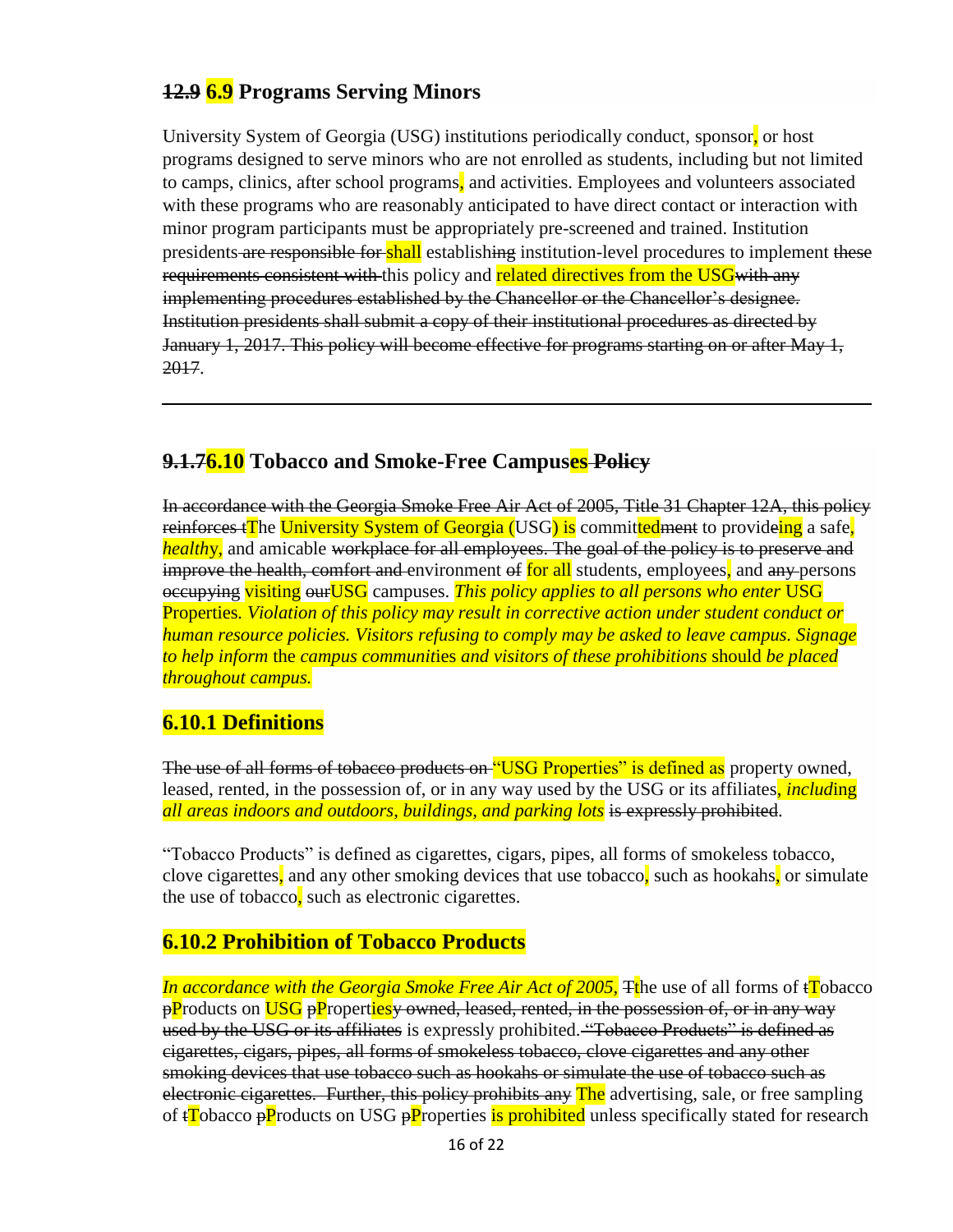purposes. This prohibition includes but is not limited to all areas indoors and outdoors, buildings and parking lots owned, leased, rented or otherwise used by the USG or its affiliates. The use of tobacco products is prohibited in all vehicles – private or public vehicles - located on USG properties. *All events hosted by a USG entity* and *by outside groups on behalf of the USG shall be tobacco-free.*

This policy applies to all persons who enter the areas described above, including but not limited to students, faculty, staff, contractors and subcontractors, spectators, and visitors. All events hosted by a USG entity shall be tobacco-free. All events hosted by outside groups on behalf of the USG shall also be tobacco-free.

# **6.10.3 Exceptions**

### **Exceptions for Tobacco Use**

The President of each institution will may define any exceptions to this policy., but Eexceptions <del>to the policy will</del> should be very-limited and reflect <del>on an as needed basis. T</del>the intent is the for USG campuses to be is tobacco and smoke free unless otherwise needed for educational purposes and/or the advancement of research on campus.

#### **Enforcement**

The overall enforcement and authority of this policy lies with the President of the institution, but it is also a shared community responsibility, which means all students, faculty, and staff share in the responsibility to help keep the campus tobacco-free. Signage to help inform our campus community and visitors will be placed throughout campus.

### **Violation of Policy**

Violation of this policy may result in corrective action under the Student Code of Conduct or campus human resource policies. Visitors refusing to comply may be asked to leave campus.

## **6.10.4 Resources for Tobacco Cessation**

### **Resources Available for Tobacco Cessation**

From time to time, the Board of Regents will make available rResources to assist employees individuals with tobacco cessation, as well as educational materials, and other wellness information will be provided by the USG. Such effort does not limit the amount of resources that the a USG institution can may provide for tobacco cessation and any other resources for the positive enforcement of this policy that the campus deems appropriate to provide. Resources for Tobacco Cessation can be found on the USG Workplace Wellness website at http://www.usg.edu/wellness/.

## **10. Revisions to Board Policy 7.3.1.1 Tuition Definitions**

### **A. Background:**

Board Policy Section 7.3.1.1 was revised to allow the Georgia Institute of Technology (GIT) to assess undergraduate summer semester tuition on a per credit hour basis as an exception to the "finish in four" flat undergraduate tuition model presently in use for all semesters at GIT.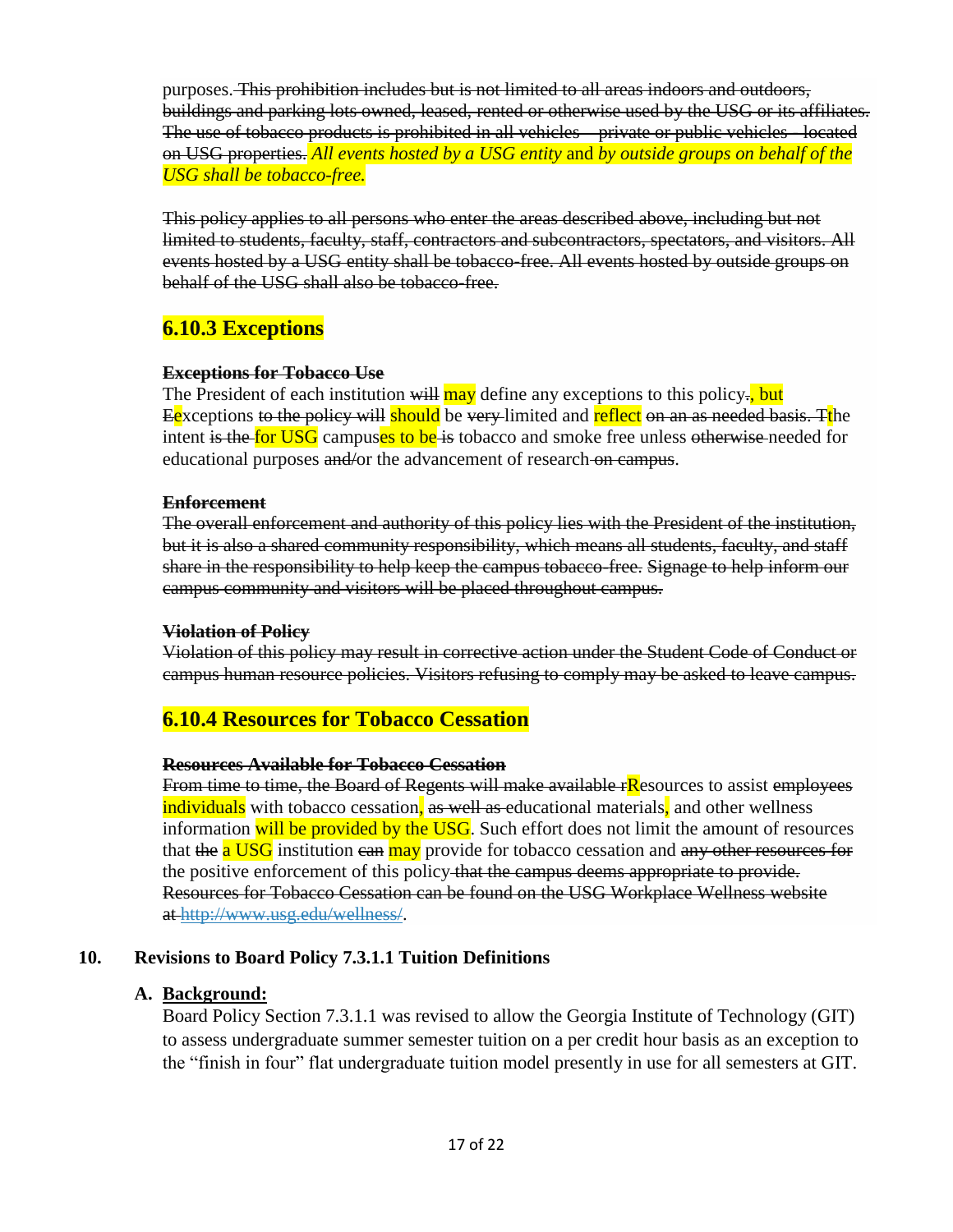**Additional Background Information:** In April 2013, the Board approved revisions to the Board of Regents Policy Manual Section 7.3.1.1 on Tuition Definitions. Included in those revisions was a provision permitting undergraduate students enrolled during the summer semester to be charged tuition on a per credit hour basis at the following USG institutions where a "finish in four" flat undergraduate tuition model is in effect: Augusta University, University of Georgia and Georgia College and State University. Those institutions were granted this flexibility concerning summer semester undergraduate students to address the issue of affordability for summer semester undergraduate students who may only need to take one or two courses during the summer semester to complete their degree requirements or are limited to enrolling in one or two courses during the summer semester due to work and/or other obligations. Though GIT also uses a "finish in four" flat undergraduate tuition model, it did not request at that time to be included with the other "finish in four" institutions regarding the summer semester per credit hour tuition exception to the "finish in four" flat undergraduate tuition model.

Through an ongoing review of its summer semester programs and undergraduate enrollments, GIT has determined it is now appropriate to be included in the Board Policy provision permitting an undergraduate student enrolled during the summer semester at a USG institution using a "finish in four" flat undergraduate tuition model to be charged tuition on a per credit hour basis for summer semester classes. GIT believes this tuition flexibility for undergraduate summer semester classes will encourage additional enrollment, especially for students who have coops or internships and who only wish to sign up for a limited number of hours. The per credit hour tuition model will make those classes more affordable, while allowing GIT to increase both course offerings and enrollment to the end of providing students the classes necessary to graduate.

## **B. Effective Date:**

The effective date of this revision is summer semester 2018.

### **C. Revisions to Board Policy Section 7.3.1.1 Campus Affairs**

## **7.3.1.1 Definitions**

### **Tuition**

**Tuition** "Tuition" is shall be defined as payment required for credit-based instruction and related services and shall be charged to all students. Tuition rates for all University System of Georgia (USG) institutions and programs shall be approved annually no later than the May meeting by the Board of Regents to become effective the following fall semester. Exceptions to this requirement may be granted upon recommendation of the Chancellor and approval by the Board of Regents.

Tuition for both undergraduate and graduate students enrolled at a USG institution shall be charged at the full rate for students enrolled for  $f$  fifteen  $(15)$  credit hours or more, and at a per credit hour rate for students enrolled for less than  $fifteen (15)$  credit hours, effective July 1, 2009. Graduate tuition will be charged at the full rate for students enrolled for twelve (12) credit hours, and at a per credit hour rate for students enrolled for less than twelve (12) credit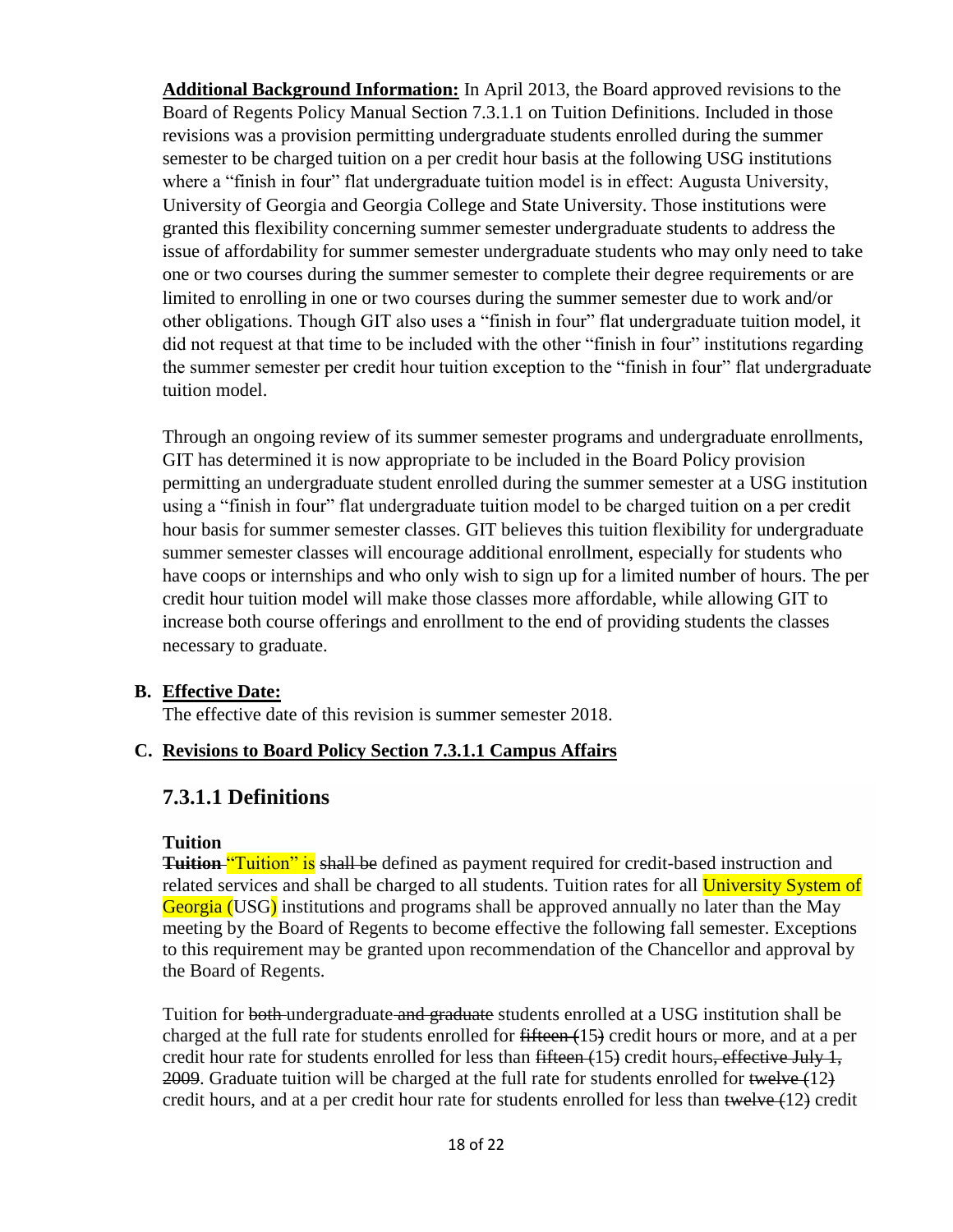hours. Distance education courses and programs as defined in Section 7.3.1.4 of this Policy Manual may be exempted from this policy and charged on a per credit hour basis.

Further, a "finish-in-four" tuition model that provides for a flat tuition based on fifteen (15) hours a semester will be charged at University of Georgia, Georgia Institute of Technology, and Georgia College and State University for all undergraduate students taking in excess of six  $(6)$  hours, to encourage students to graduate in four  $(4)$  years. Students taking six  $(6)$  hours or fewer will pay a flat rate that will be lower than the 15-hour rate. The "finish-in-four" model is effective July 1, 2009, for University of Georgia and Georgia Institute of Technology and July 1, 2011, for and Georgia College & State University.

A "finish-in-four" tuition model that provides for a flat tuition based on fifteen (15) hours a semester will be charged at Augusta University for all undergraduate students taking ten  $(10)$ hours or more. Students enrolled at Augusta University taking less than ten  $(10)$  hours will continue to be charged tuition on a per-credit-hour basis.

Students enrolled during the summer semester at the University of Georgia, Augusta University, and Georgia College and State University, Georgia Institute of Technology, *and the University of Georgia* will be charged tuition on a per-credit-hour basis during the summer semester. (BoR Minutes, June 2009; April 2013; Jan. 2017)

## **In-State Tuition**

**In-State Tuition "I**n-State Tuition" is shall be defined as the rate paid by students who meet the residency status requirements as provided in Section 4.3 of this Policy Manual.

## **Out-of-State Tuition**

**Out-of-State Tuition** "Out-of-State Tuition" is shall be defined as the rate paid by students who do not meet the residency status requirements as provided in Section 4.3 of this Policy Manual. Out-of-state tuition at all USG institutions shall be established by the Board, taking into consideration:  $(1)$  out-of-state tuition rates of peer or comparable institutions, and  $(2)$  the full cost of instruction. The annual increase in the out-of-state tuition amount must be at least equal to the dollar increase amount in in-state tuition.

### **Semester**

**Semester "Semester" is shall be defined for the purposes of this section as the standard term of** instruction for each USG institution for fall, spring, and summer. The summer semester shall be defined as the combined terms of instruction provided by USG institutions that begin after the completion of the spring semester and end prior to the start of the fall semester. (BoR Minutes, Oct. 2006; April 2014)

## **11. Revisions to Board Policy Section 9.1 General Policy on Real Estate and Facilities**

## **A. Background:**

Revisions to this policy are part of the Board of Regents' Policy Manual Review and do not include substantive changes to practice at institutions. The main purpose of these revisions is to simplify Policy language, to provide for consistency in Policy provisions.

## **B. Effective Date:**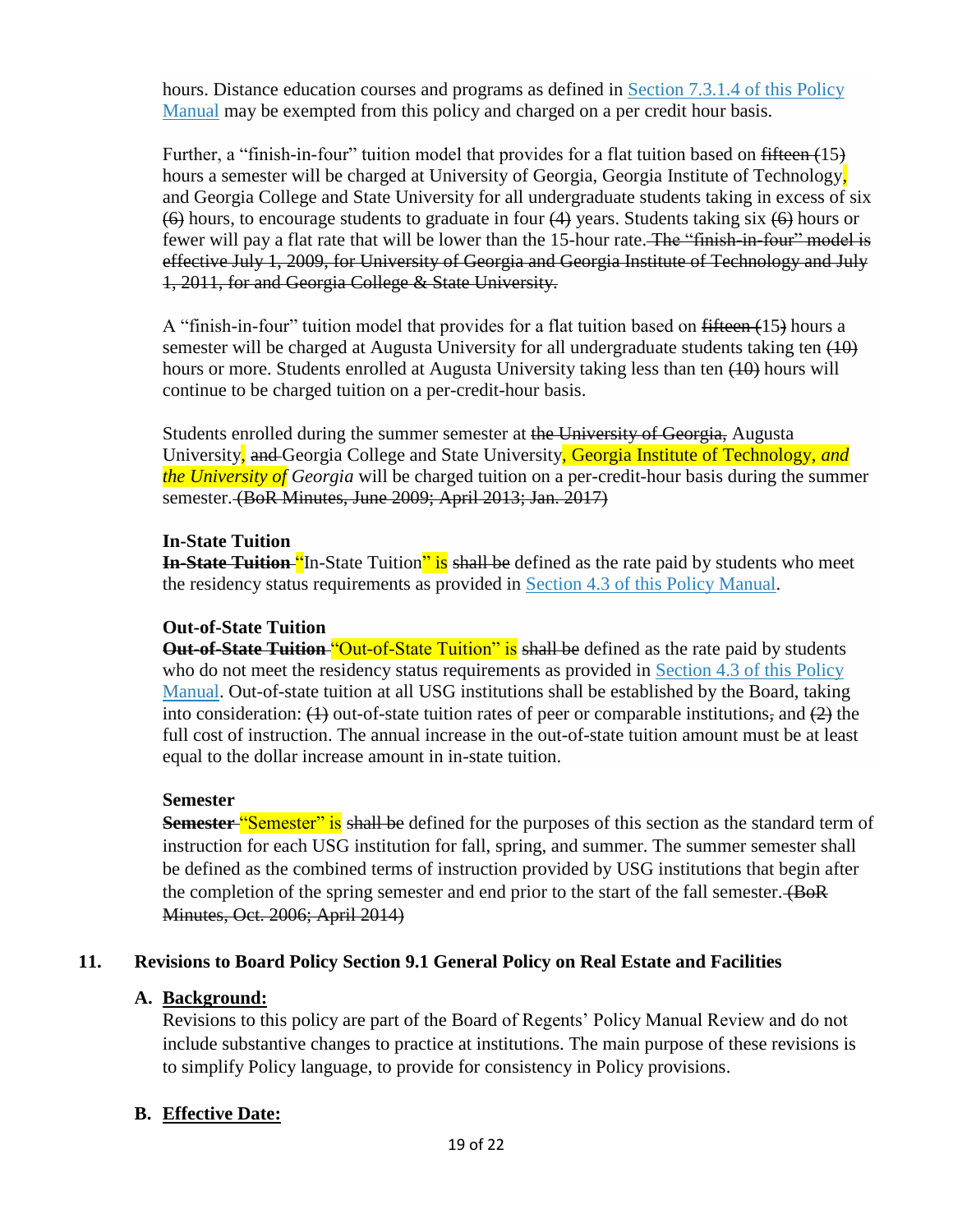The effective date of these revision is January 11, 2018.

## **C. Revisions to Board Policy Section 9.1 General Policy Shown with Markup:**

# **9.1 General Policy on Real Estate and Facilities**

The term "real estate" includes:

- 1. Land and anything permanently affixed to or growing upon the land;
- 2. All rights issuing out of, annexed to, and exercisable within or about real property; or,
- 3. Any estate or interest in real property.

The term "facilities" includes buildings of all types, as well as institution grounds and athletic venues. It includes all outdoor areas of a USG institution including streets, entrances, gates, and landscape features such as quadrangles, gardens, lakes, fountains, and fields (BoR Minutes, August, 2007).

# **9.1.1 Definitions**

\*NOTE: Highlighted language in italics moved from Section 9.1.

The term "Real Estate" will have has the same meaning as "Real Property" and includes:  $(1)$  $\text{E}$  and anything permanently affixed to or growing upon the land;  $(2)$  Aall rights issuing out of, annexed to, and exercisable within or about land; and  $(3)$  Aany estate or interest in land.

The term "Facility" or "Facilities" includes buildings; structures; University System of Georgia (USG) *institution grounds*; *all outdoor areas of a USG institution, including streets, entrances, gates, and landscape features such as quadrangles, gardens, lakes, fountains, and fields*; *athletic venues*; and improvements of all types, outdoor areas, campus grounds and athletic venues.

The term "Property" includes both Real Property and Facilities.

The Term "Property Activity" or "Property Activities" includes all activities related to Property such as planning,; acquisition,; development, (including design, construction, and renovation),; management,; operations,; use,; and disposition.

# **9.1.2 Portfolio Management and Utilization**

The Board of Regents shall hold title to the Property of each **USG** institution, so that each institution shall receive the use and benefit of the Property devoted to its use, and i. In no event shall the Property of one institution be subject to the liabilities or obligations of any other institution, provided, however, but that this restriction shall not prevent the Board of Regents from may utilizeing the Property, educational or otherwise, of one institution for the advancement or assistance of another.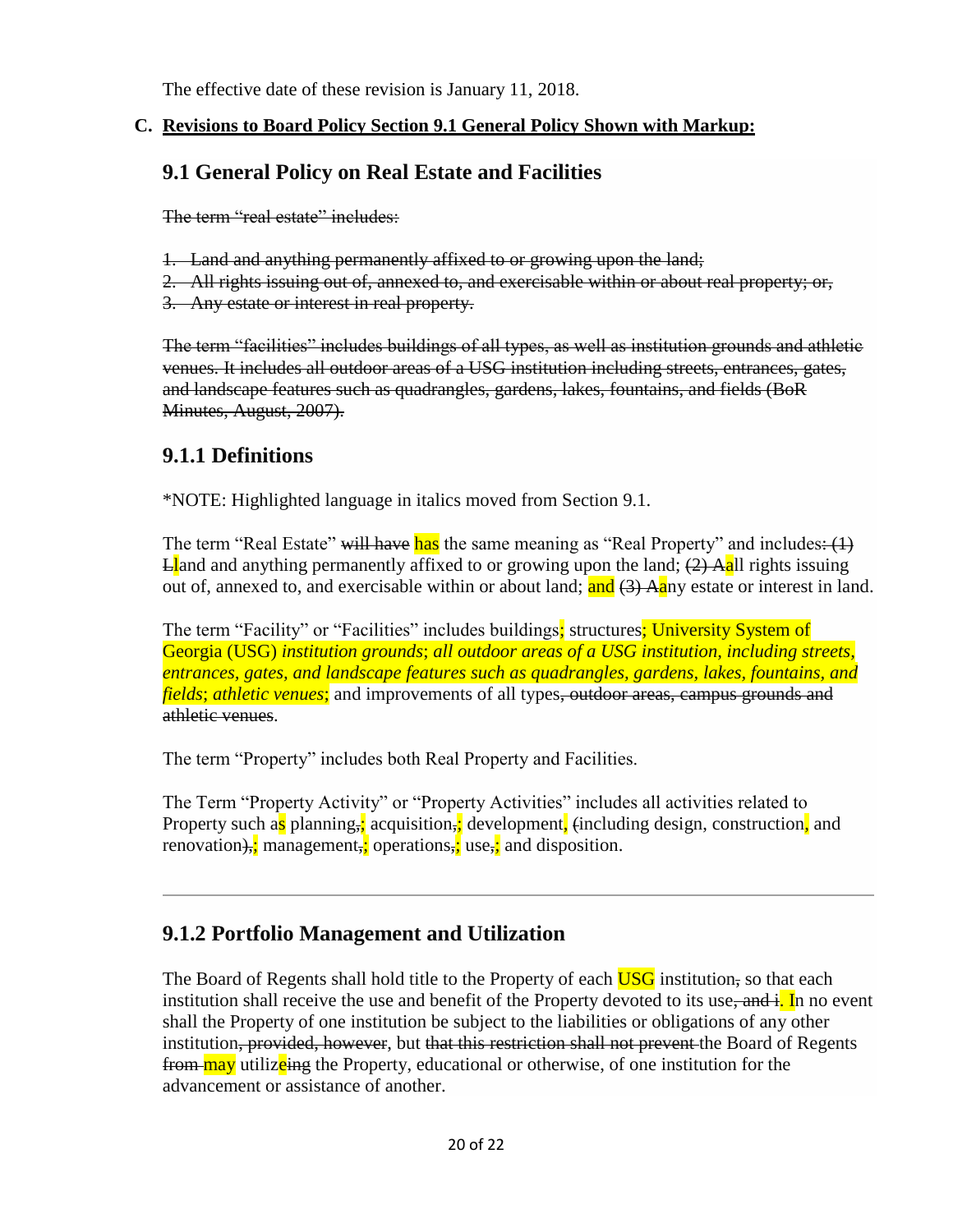The Board of Regents shall act as good stewards of the Property of whatever nature held in their trust. The University System USG chief facilities officer shall be responsible for the management of the Property on behalf of the Board of Regents and shall assist the Board of Regents to in maximizeing the long-term utility of the Property to accomplish the educational mission of the University System. The Board of Regents, the Chancellor, or the University System USG chief facilities officer may require System USG institutions to provide reports related to **USG** Property in formats determined by the Board of Regents, the Chancellor, or the University System chief facilities officer.

# **9.1.3 Compliance and Risk Management**

The Board of Regents recognizes the importance of compliance with all applicable laws and regulations and encourages the employment of knowledgeable professionals for Property Activities. In the absence of specific laws or regulations, industry standards and good management practices shall be followed.

Standards and guidelines shall be established for Property Activities to ensure compliance with all applicable laws and regulations and appropriate avoidance or mitigation of risks.

# **9.1.43 Board of Regents Procedures, Standards, and Guidelines**

The Board of Regents holds the University System USG chief facilities officer is responsible for the establishing ment of standards and guidelines for Property Activities. Documentation of standards and guidelines shall be maintained and updated in electronic format and shall be readily available to the public. A complete list of current standards and guidelines will be accessible on the USG web-site.

The University System USG chief facilities officer shall work with the Georgia Department of Law to make available standard forms of agreement, contracts, and other templates of legal documents that might expedite or facilitate Property Activities.

The University System chief facilities officer shall periodically update the Board on the status of standards and guidelines for Property Activities (BoR minutes, April 2011).

# **9.1.5 Training and Staff Development**

[ Reserved ]

# **9.1.64 Real Estate Delegation of Authority**